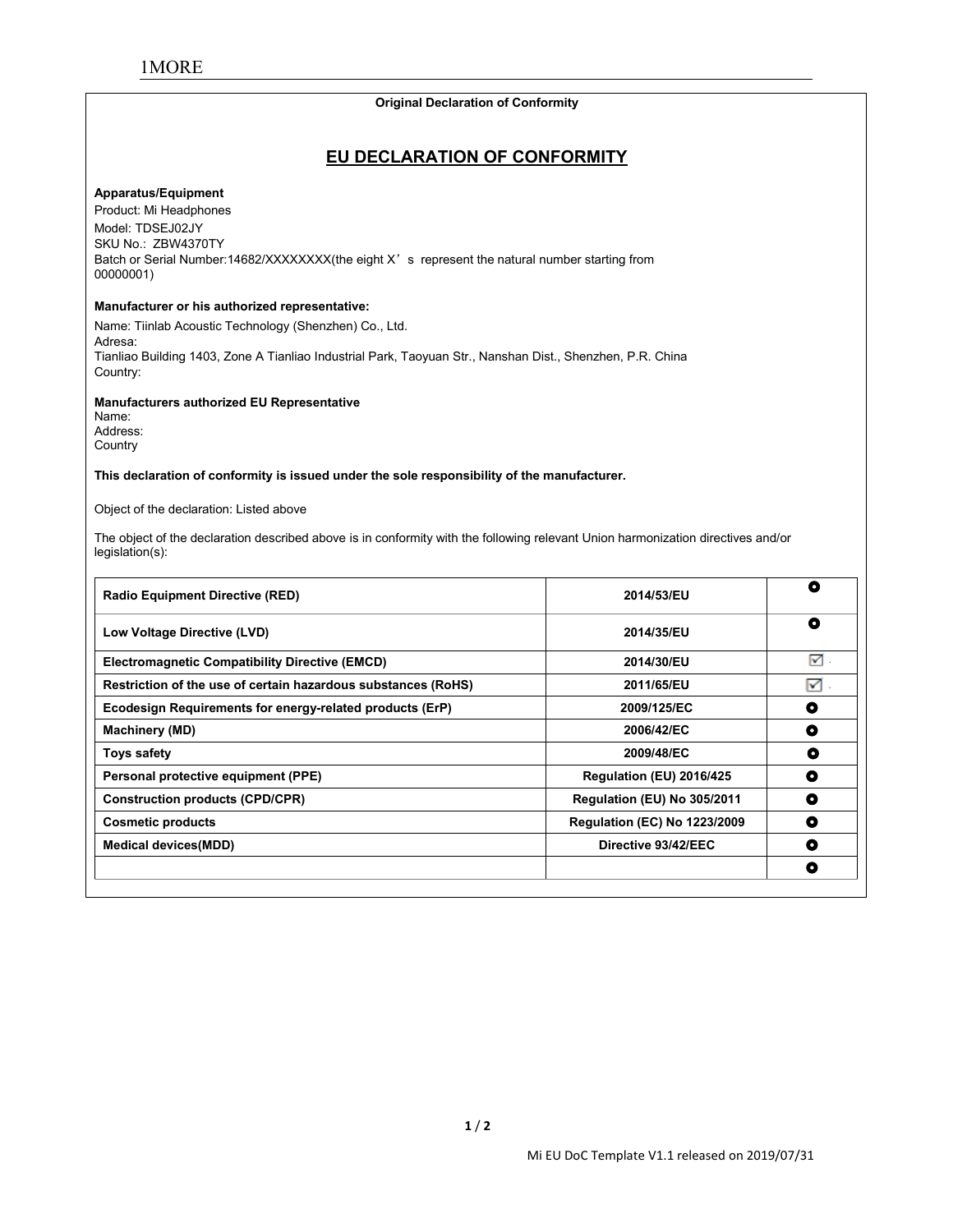| 1MORE                                                                                                                          |                        |                                                                           |
|--------------------------------------------------------------------------------------------------------------------------------|------------------------|---------------------------------------------------------------------------|
|                                                                                                                                |                        |                                                                           |
|                                                                                                                                |                        |                                                                           |
|                                                                                                                                |                        |                                                                           |
| References to the relevant harmonized standards used, including the date of the standard, or references to the other technical |                        |                                                                           |
| specifications, including the date of the specification, in relation to which conformity is declared:                          |                        |                                                                           |
| <b>Harmonized Standard</b>                                                                                                     | <b>Test Report No.</b> | <b>Test lab</b>                                                           |
| EN 55032:2015<br>EN 55024:2010+A1:2015                                                                                         | SZEM170700789401       | <b>SGS-CSTC Standards Technical Services</b><br>Co., Ltd. Shenzhen Branch |
| IEC62321 SERIES                                                                                                                | CANEC1715029801        | <b>SGS-CSTC Standards Technical Services</b><br>Co., Ltd. Shenzhen Branch |
|                                                                                                                                |                        |                                                                           |
|                                                                                                                                |                        |                                                                           |
|                                                                                                                                |                        |                                                                           |
|                                                                                                                                |                        |                                                                           |
|                                                                                                                                |                        |                                                                           |
| <b>Notified Body (Optional):</b>                                                                                               |                        |                                                                           |
| Name of notified body:<br>Reference Number of the certificate:                                                                 |                        |                                                                           |
| 4 digit notified body number:                                                                                                  |                        |                                                                           |

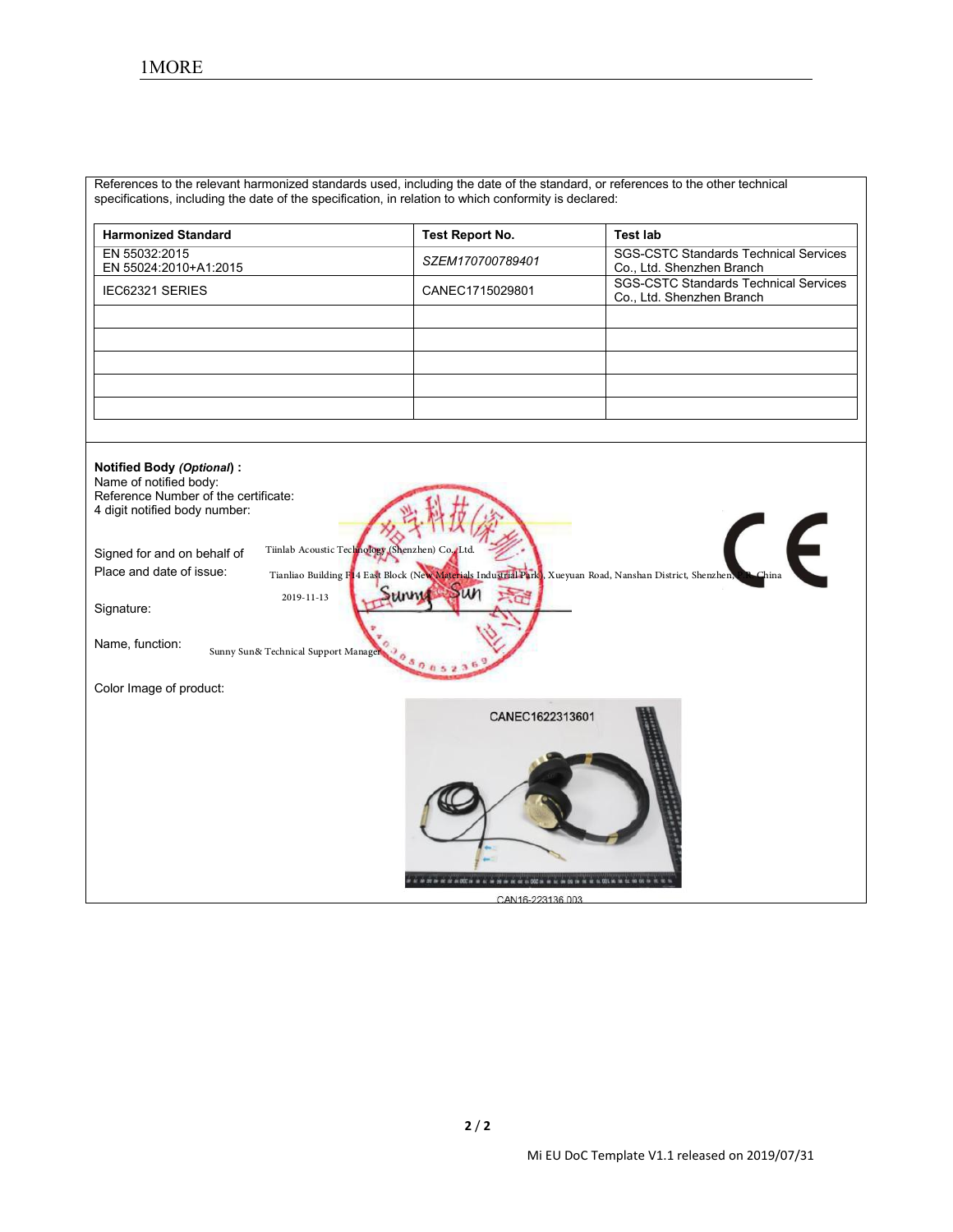#### **Překlad původního prohlášení o shodě**

# **PROHLÁŠENÍ O SHODĚ EU**

# **Zařízení**

Mi Headphones Model: TDSEJ02JY Č. SKU: ZBW4370TY Šarže nebo výrobní číslo: 14682 /XXXXXXX(the eight X' s represent the natural number starting from 00000001)

#### **Výrobce nebo jeho autorizovaný zástupce:**

Název: Tiinlab Acoustic Technology (Shenzhen) Co., Ltd. Adresa: Tianliao Building 1403, Zone A Tianliao Industrial Park, Taoyuan Str., Nanshan Dist., Shenzhen, P.R. China

**Toto prohlášení o shodě je vydáváno zcela na přímou odpovědnost výrobce.**

Předmět prohlášení: Uvedeno výše Uvedeno výše

Výše uvedený předmět prohlášení splňuje níže uvedené relevantní harmonizační směrnice a/nebo legislativu EU:

| Směrnice o rádiových zařízeních (RED)                 | 2014/53/EU                 | O |
|-------------------------------------------------------|----------------------------|---|
| Směrnice o nízkonapěťových zařízeních (LVD)           | 2014/35/EU                 | O |
| Směrnice o elektromagnetické kompatibilitě (EMCD)     | 2014/30/EU                 | ⇔ |
| Omezení používání některých nebezpečných látek (RoHS) | 2011/65/EU                 | ٥ |
| Požadavky na ekodesign energetických produktů (ErP)   | 2009/125/ES                | O |
| Stroje (MD)                                           | 2006/42/ES                 | O |
| Bezpečnost hraček                                     | 2009/48/ES                 | O |
| Osobní ochranné prostředky (PPE)                      | Směrnice (EU) 2016/425     | O |
| Stavební výrobky (CPD/CPR)                            | Směrnice (EU) č. 305/2011  | О |
| Kosmetické produkty                                   | Směrnice (ES) č. 1223/2009 | O |
| Zdravotnické prostředky (MDD)                         | Směrnice 93/42/EHS         | O |
|                                                       |                            | о |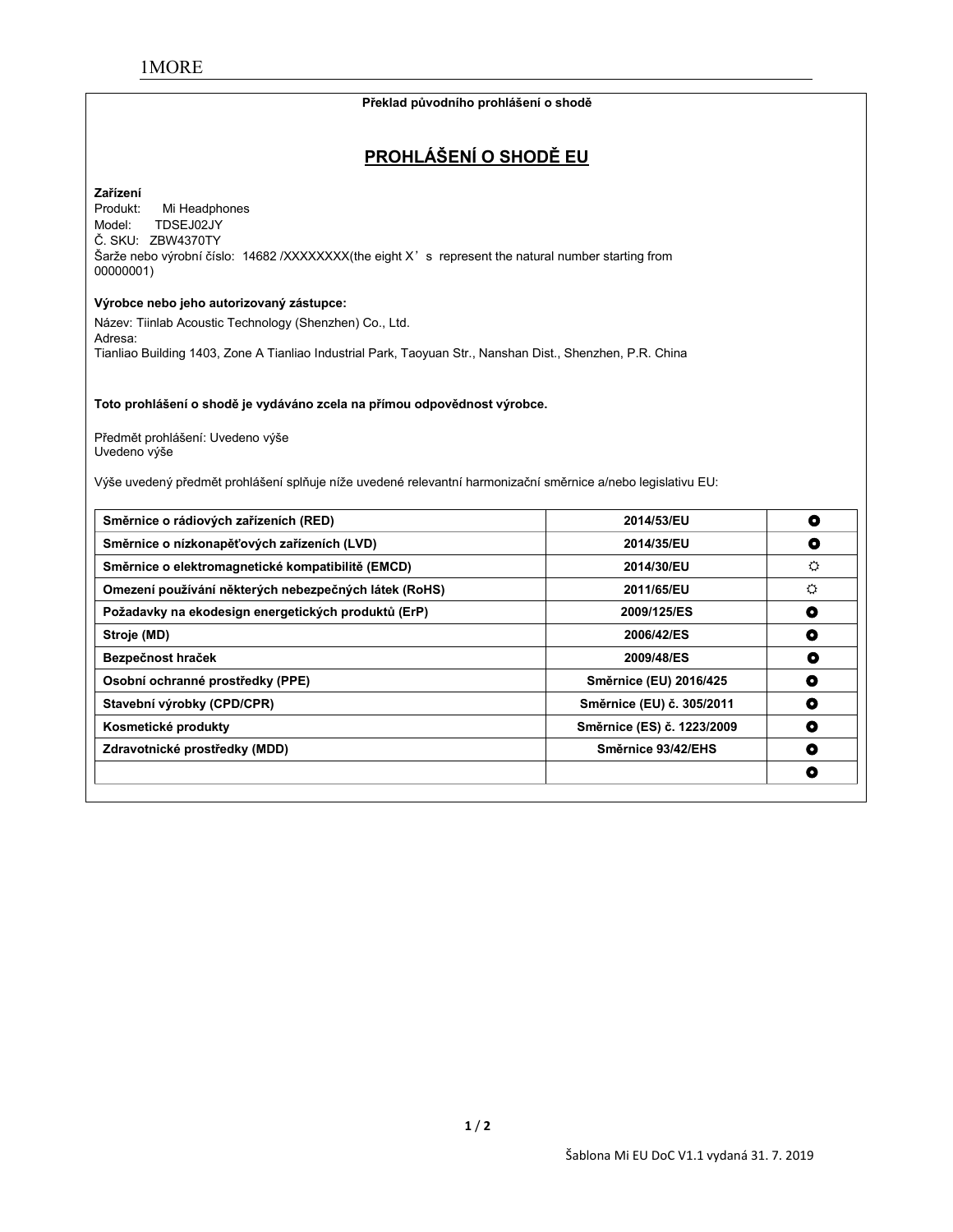Níže najdete odkazy na použité relevantní harmonizované standardy (včetně data standardu) nebo na další technické specifikace (včetně data specifikace) v souvislosti s prohlašovanou shodou:

| Harmonizovaný standard                 | Testovací zpráva č. | Testovací laboratoř                                                                 |
|----------------------------------------|---------------------|-------------------------------------------------------------------------------------|
| EN 55032:2015<br>EN 55024:2010+A1:2015 | SZEM170700789401    | <b>SGS-CSTC Standards Technical</b><br>Services Co., Ltd. Shenzhen<br><b>Branch</b> |
| <b>IEC62321 SERIES</b>                 | CANEC1715029801     | <b>SGS-CSTC Standards Technical</b><br>Services Co., Ltd. Shenzhen<br><b>Branch</b> |
|                                        |                     |                                                                                     |
|                                        |                     |                                                                                     |
|                                        |                     |                                                                                     |
|                                        |                     |                                                                                     |
|                                        |                     |                                                                                     |

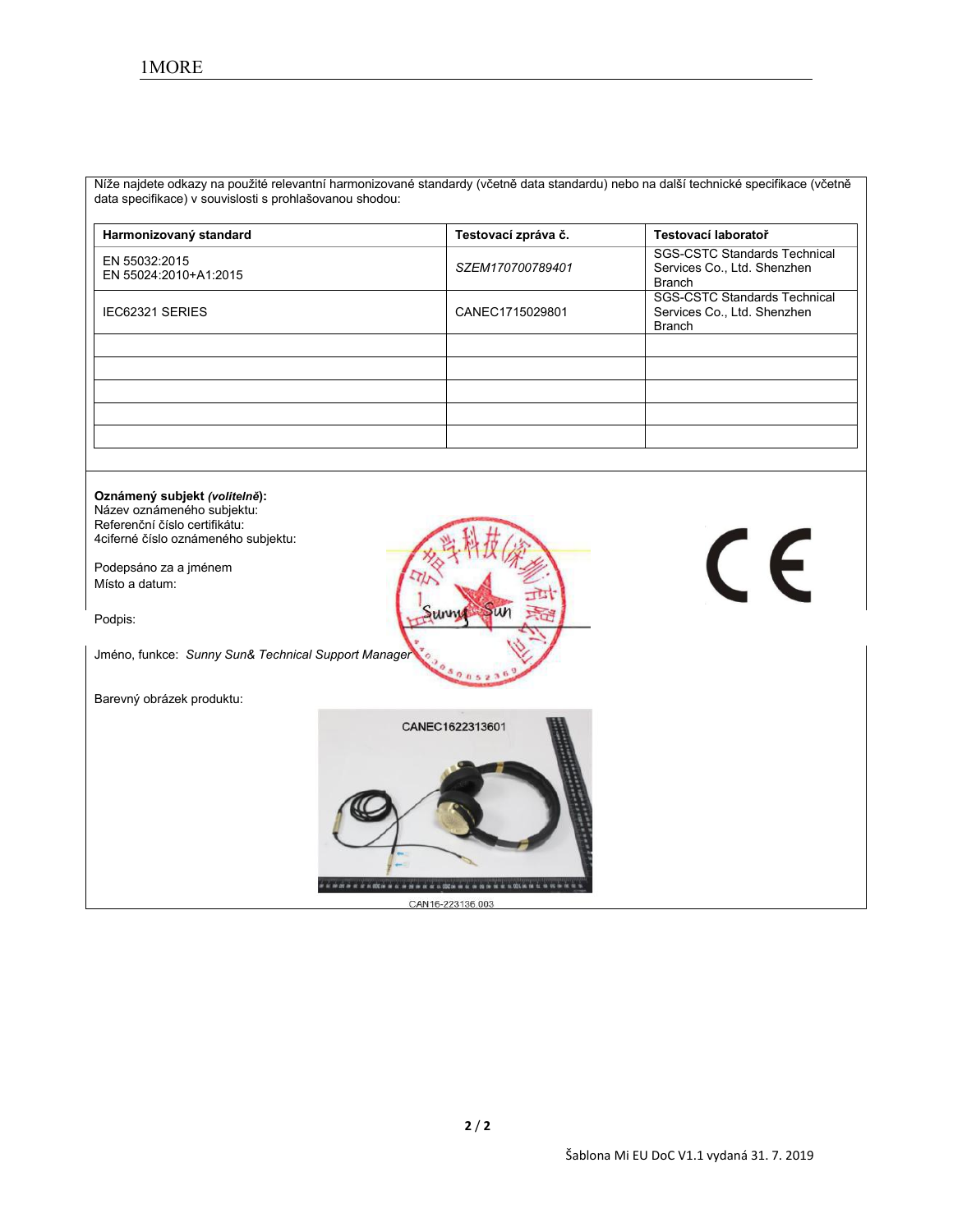#### **Übersetzung der ursprünglichen Konformitätserklärung**

# **EU-KONFORMITÄTSERKLÄRUNG**

#### **Elektrogeräte/Geräte**

Produkt: Mi Headphones Modell: TDSEJ02JY SKU-Nr.: ZBW4370TY Chargen- oder Seriennummer: 14682/XXXXXXXX(the eight X's represent the natural number starting from 00000001)

#### **Hersteller oder dessen autorisierter Vertreter:**

Name: Tiinlab Acoustic Technology (Shenzhen) Co., Ltd. Adresse: Tianliao Building 1403, Zone A Tianliao Industrial Pa rk, Taoyuan Str., Nanshan Dist., Shenzhen, P.R. Chi na Land:

**Autorisierte EU-Vertretung des Herstellers**

Name: Adresse: Land

**Diese Konformitätserklärung wird unter der alleinigen Verantwortung des Herstellers ausgestellt.**

Gegenstand der Erklärung: Oben aufgeführt Oben aufgeführt

Gegenstand der oben beschriebenen Erklärung ist die Konformität mit den folgenden relevanten Harmonisierungsrichtlinien und/oder<br>Gesetzen der EU:

| Funkgeräte-Richtlinie (RED)                                              | 2014/53/EU                    | O              |
|--------------------------------------------------------------------------|-------------------------------|----------------|
| Niederspannungsrichtlinie (NSR)                                          | 2014/35/EU                    | O              |
| Richtlinie über die elektromagnetische Verträglichkeit (EMV)             | 2014/30/EU                    | $\circ$        |
| Beschränkung der Verwendung bestimmter gefährlicher Stoffe (RoHS)        | 2011/65/EU                    | $\ddot{\circ}$ |
| Ökodesign-Anforderungen für energieverbrauchsrelevante Produkte<br>(ErP) | 2009/125/EC                   | о              |
| <b>Maschinen (MD)</b>                                                    | 2006/42/EC                    | $\bullet$      |
| Sicherheit von Spielzeug                                                 | 2009/48/EC                    | O              |
| Persönliche Schutzausrüstung (PSA)                                       | Verordnung (EU) 2016/425      | $\bullet$      |
| <b>Bauprodukte (BPR)</b>                                                 | Verordnung (EU) Nr. 305/2011  | $\bullet$      |
| Kosmetikprodukte                                                         | Verordnung (EU) Nr. 1223/2009 | O              |
| Medizinprodukte (MDD)                                                    | Richtlinie 93/42/EEC          | O              |
|                                                                          |                               | O              |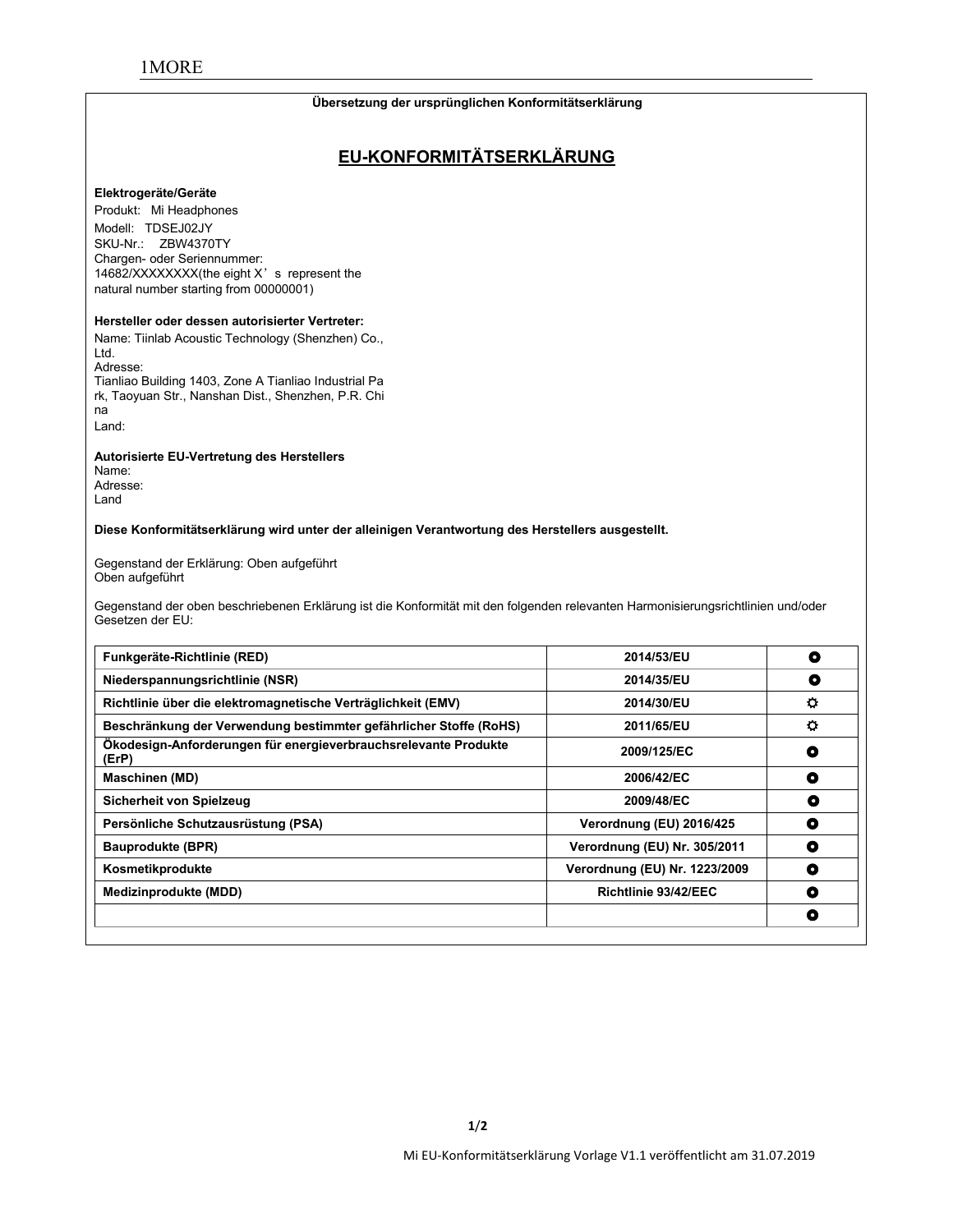Bezugnahme auf die verwendeten einschlägigen harmonisierten Normen, einschließlich des Datums der Norm, oder Bezugnahme auf Spezifikationen, einschließlich des Datums der Spezifikation, für die die Konformität erklärt wird:

| <b>Harmonisierte Norm</b>              | Testbericht-Nr.  | <b>Testlabor</b>                                                                    |
|----------------------------------------|------------------|-------------------------------------------------------------------------------------|
| EN 55032:2015<br>EN 55024:2010+A1:2015 | SZEM170700789401 | <b>SGS-CSTC Standards Technical</b><br>Services Co., Ltd. Shenzhen<br><b>Branch</b> |
| <b>IEC62321 SERIES</b>                 | CANEC1715029801  | <b>SGS-CSTC Standards Technical</b><br>Services Co., Ltd. Shenzhen<br>Branch        |
|                                        |                  |                                                                                     |
|                                        |                  |                                                                                     |
|                                        |                  |                                                                                     |
|                                        |                  |                                                                                     |
|                                        |                  |                                                                                     |

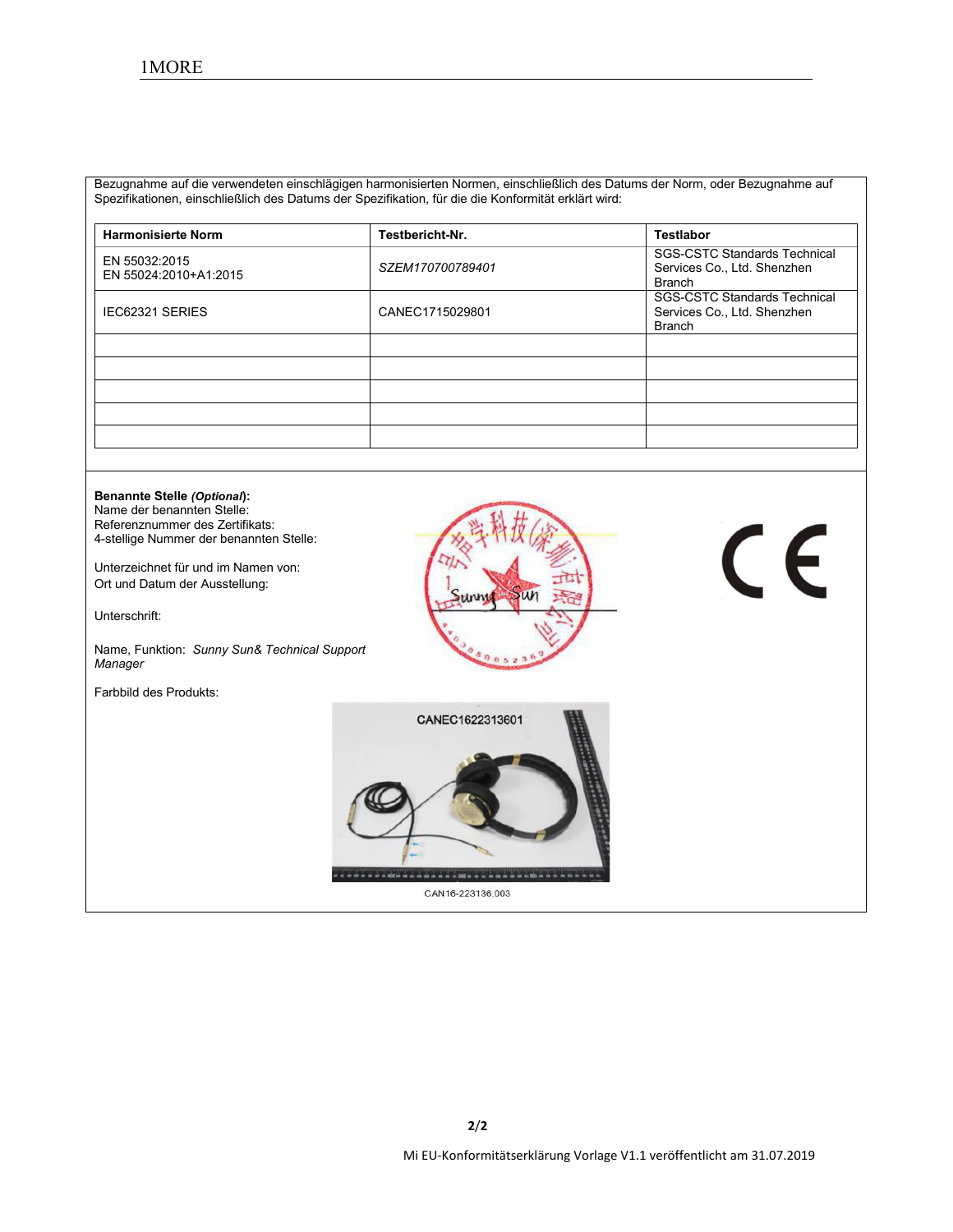#### **Μετάφραση της αρχικής δήλωσης συμμόρφωσης**

## **ΔΗΛΩΣΗ ΣΥΜΜΟΡΦΩΣΗΣ ΤΗΣ ΕΕ**

#### **Συσκευή/Εξοπλισμός**

Προϊόν: Mi Headphones Μοντέλο: TDSEJ02JY Αριθμός SKU: ZBW4370TY Αριθμός παρτίδας ή σειριακός αριθμός:14682/XXXXXXXX(the eight X's represent the natural number starting from 00000001)

**Ο κατασκευαστής ή ο εξουσιοδοτημένος εκπρόσωπός του:** Όνομα: Tiinlab Acoustic Technology (Shenzhen) Co., Ltd. Διεύθυνση: Tianliao Building 1403, Zone A Tianliao Industrial Park, Taoyuan Str., Nanshan Dist., Shenzhen, P.R. China Χώρα:

#### **Ο εξουσιοδοτημένος εκπρόσωπος του κατασκευαστή στην ΕΕ**

Όνομα: Διεύθυνση: Χώρα

#### **Αυτή η δήλωση συμμόρφωσης εκδίδεται με την αποκλειστική ευθύνη του κατασκευαστή.**

Αντικείμενο της δήλωσης: Αναφέρεται παραπάνω Αναφέρεται παραπάνω

Το αντικείμενο της δήλωσης που περιγράφεται παραπάνω είναι σύμφωνο με τις ακόλουθες σχετικές οδηγίες ή/και νομοθετικές πράξεις εναρμόνισης της Ένωσης:

| Οδηγία ραδιοεξοπλισμού (RED)                                                          | 2014/53/EE                      | O         |
|---------------------------------------------------------------------------------------|---------------------------------|-----------|
| Οδηγία Χαμηλής Τάσης (LVD)                                                            | 2014/35/EE                      | O         |
| Οδηγία για την ηλεκτρομαγνητική συμβατότητα (EMCD)                                    | 2014/30/EE                      | $\circ$   |
| Περιορισμός της χρήσης ορισμένων επικίνδυνων ουσιών (RoHS)                            | 2011/65/EE                      | $\circ$   |
| Απαιτήσεις οικολογικού σχεδιασμού για τα συνδεόμενα με την ενέργεια<br>προϊόντα (ErP) | 2009/125/EK                     | ٥         |
| Μηχανήματα (MD)                                                                       | 2006/42/EK                      | ٥         |
| Ασφάλεια των παιχνιδιών                                                               | 2009/48/EK                      | $\bullet$ |
| Εξοπλισμός ατομικής προστασίας (PPE)                                                  | Κανονισμός (ΕΕ) 2016/425        | $\bullet$ |
| Δομικά προϊόντα (CPD/CPR)                                                             | Κανονισμός (ΕΕ) Αριθ. 305/2011  | O         |
| Καλλυντικά προϊόντα                                                                   | Κανονισμός (ΕΚ) Αριθ. 1223/2009 | ۰         |
| Ιατρικές συσκευές (MDD)                                                               | Οδηγία 93/42/ΕΟΚ                | $\bullet$ |
|                                                                                       |                                 | $\bullet$ |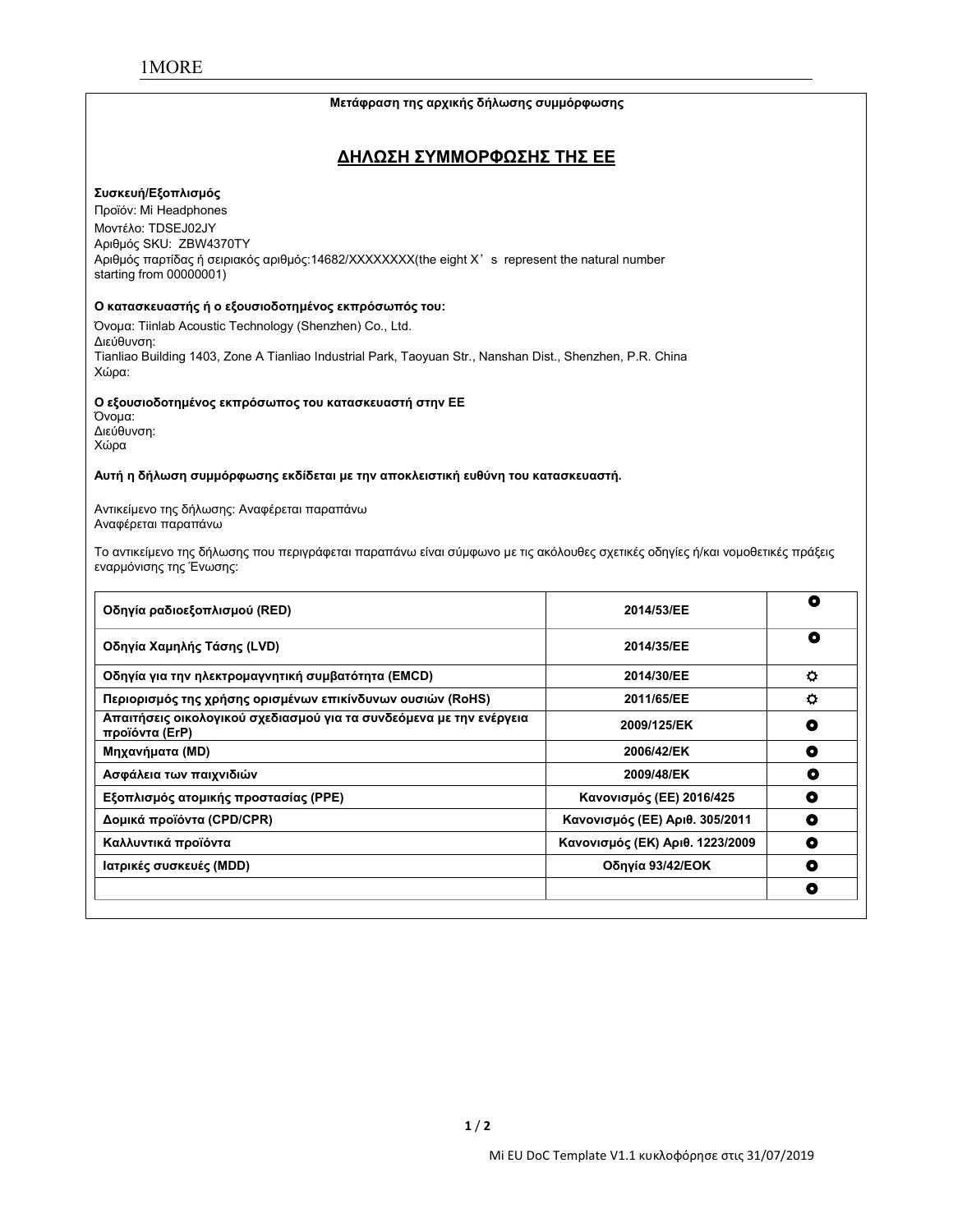Αναφορές στα σχετικά χρησιμοποιούμενα εναρμονισμένα πρότυπα, συμπεριλαμβανομένης της ημερομηνίας του προτύπου ή των παραπομπών στις άλλες τεχνικές προδιαγραφές, συμπεριλαμβανομένης της ημερομηνίας της προδιαγραφής, για την οποία δηλώνεται η συμμόρφωση:

| Πρότυπο εναρμόνισης                    | Αριθμός Αναφοράς δοκιμών | Εργαστήριο δοκιμών                                                        |
|----------------------------------------|--------------------------|---------------------------------------------------------------------------|
| EN 55032:2015<br>EN 55024:2010+A1:2015 | SZEM170700789401         | <b>SGS-CSTC Standards Technical</b><br>Services Co., Ltd. Shenzhen Branch |
| <b>IEC62321 SERIES</b>                 | CANEC1715029801          | <b>SGS-CSTC Standards Technical</b><br>Services Co., Ltd. Shenzhen Branch |
|                                        |                          |                                                                           |
|                                        |                          |                                                                           |
|                                        |                          |                                                                           |
|                                        |                          |                                                                           |

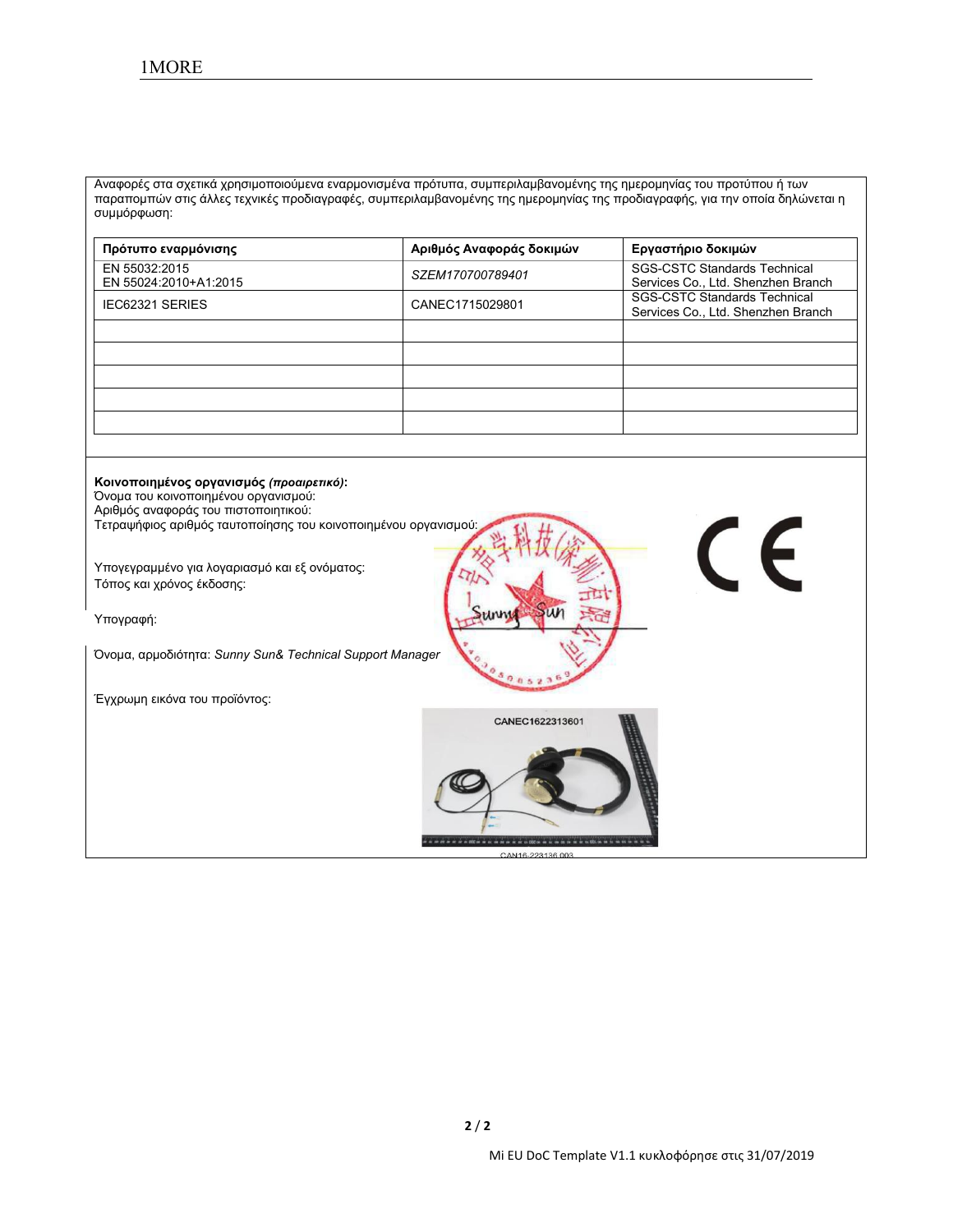#### **Traducción de la Declaración de conformidad original**

# **DECLARACIÓN DE CONFORMIDAD DE LA UE**

#### **Aparato/equipo**

Producto: Mi Headphones Modelo: TDSEJ02JY N.º de SKU: ZBW4370TY Número de serie o de lote:14682/XXXXXXX(the eight X's represent the natural number starting from 00000001)

#### **Fabricante o representante autorizado**

Nombre: Tiinlab Acoustic Technology (Shenzhen) Co., Ltd. Dirección: Tianliao Building 1403, Zone A Tianliao Industrial Park, Taoyuan Str., Nanshan Dist., Shenzhen, P.R. China País:

#### **Representante europeo autorizado del fabricante**

Nombre: Dirección: País

**La presente declaración de conformidad se emite bajo laexclusiva responsabilidad del fabricante.**

Objeto de la declaración: Indicado arriba Indicado arriba

El objeto de la declaración que se describe más arriba cumple las siguientes legislaciones o directivas de armonización de la Unión relevantes:

| Directiva de equipos radioeléctricos (RED)                                                     | 2014/53/UE                      | ٥       |
|------------------------------------------------------------------------------------------------|---------------------------------|---------|
| Directiva de baja tensión (LVD)                                                                | 2014/35/UE                      | O       |
| Directiva sobre compatibilidad electromagnética (EMCD)                                         | 2014/30/UE                      | $\circ$ |
| Restricciones a la utilización de determinadas sustancias peligrosas<br>(RoHS)                 | 2011/65/UE                      | o       |
| Requisitos de diseño ecológico aplicables a los productos relacionados<br>con la energía (ErP) | 2009/125/CE                     | ٥       |
| Máquinas (MD)                                                                                  | 2006/42/CE                      | O       |
| Seguridad de los juguetes                                                                      | 2009/48/CE                      | ٥       |
| Equipos de protección individual (PPE)                                                         | <b>Reglamento (UE) 2016/425</b> | O       |
| Productos de construcción (CPD/CPR)                                                            | Reglamento (UE) n.º 305/2011    | O       |
| <b>Productos cosméticos</b>                                                                    | Reglamento (EC) n.º 1223/2009   | O       |
| <b>Productos sanitarios (MDD)</b>                                                              | Directiva 93/42/CEE             | O       |
|                                                                                                |                                 | ۰       |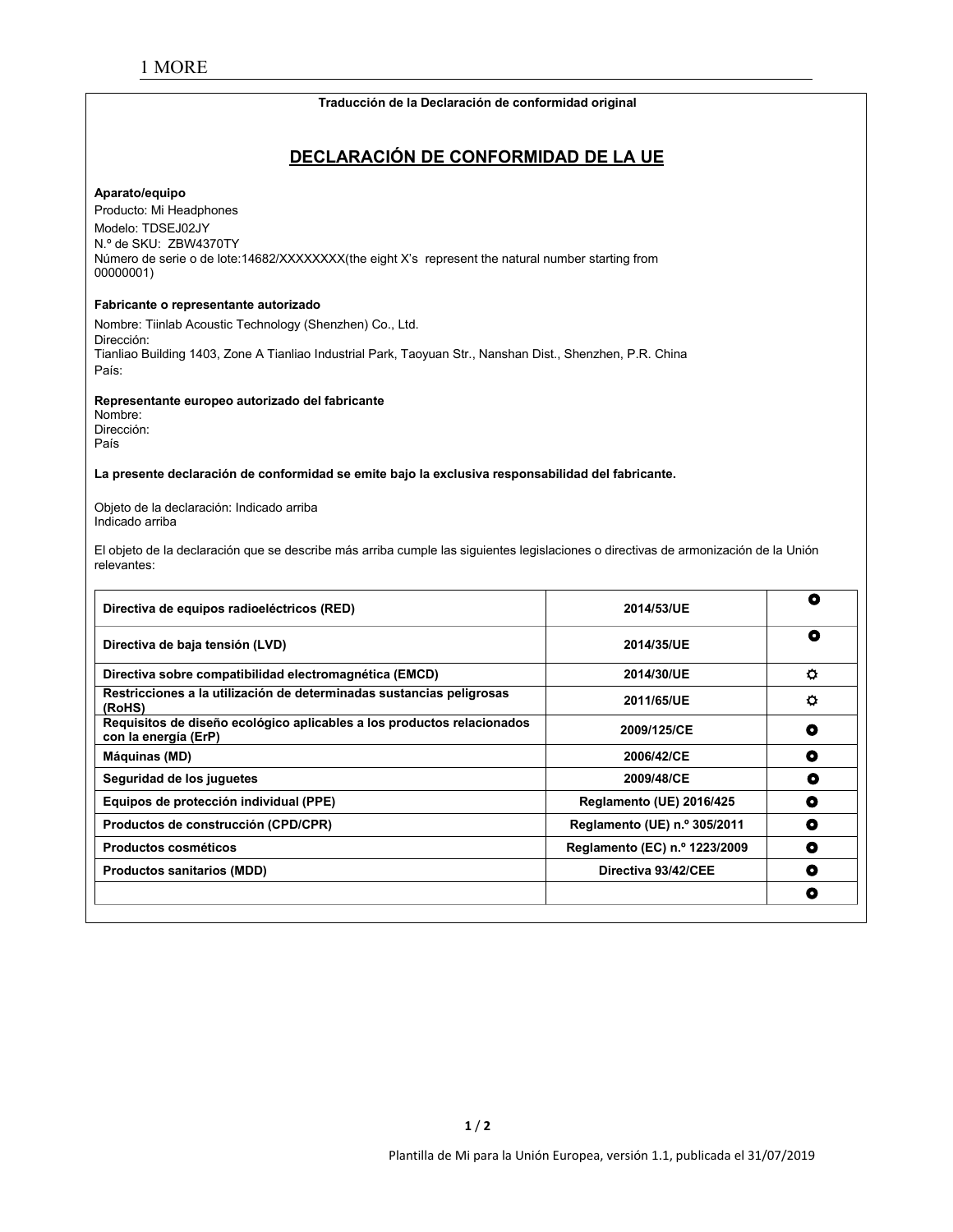Referencias a las normas armonizadas pertinentes utilizadas, incluida la fecha de la norma, o referencias a otras especificaciones técnicas, incluida la fecha de la especificación, respecto a las cuales se declara la conformidad:

| Norma armonizada                       | N.º de informe de prueba | Laboratorio de pruebas                                             |
|----------------------------------------|--------------------------|--------------------------------------------------------------------|
| EN 55032:2015<br>EN 55024:2010+A1:2015 | SZEM170700789401         | SGS-CSTC Standards Technical Services Co.,<br>Ltd. Shenzhen Branch |
| <b>IEC62321 SERIES</b>                 | CANEC1715029801          | SGS-CSTC Standards Technical Services Co.,<br>Ltd. Shenzhen Branch |
|                                        |                          |                                                                    |
|                                        |                          |                                                                    |
|                                        |                          |                                                                    |
|                                        |                          |                                                                    |
|                                        |                          |                                                                    |

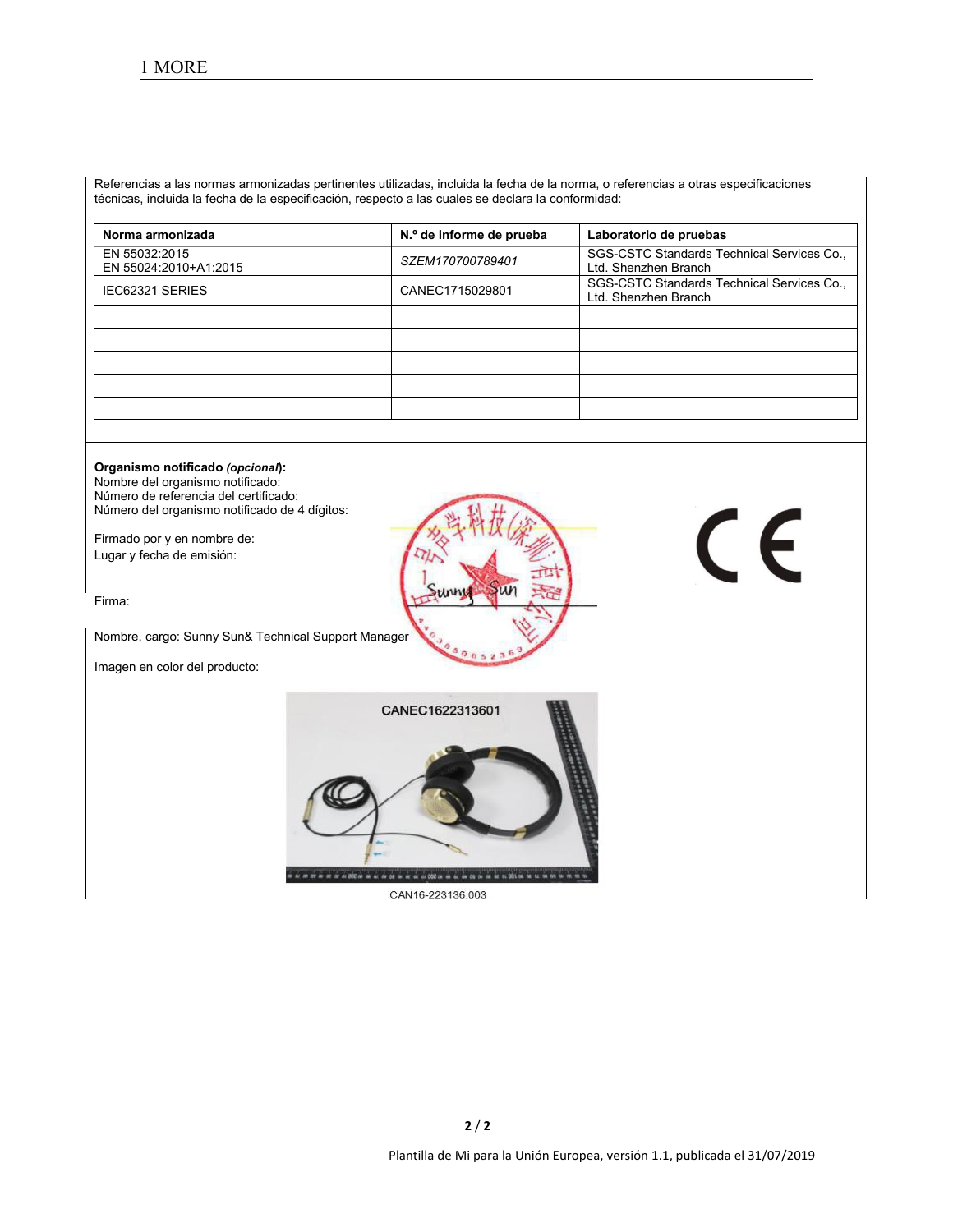#### **Traduction de la déclaration de conformité d'origine**

# **DÉCLARATION DE CONFORMITÉ DE L'UE**

#### **Appareil/équipement**

Produit : Mi Headphones

Modèle : TDSEJ02JY Référence : ZBW4370TY Numéro de lot ou de série :14682/XXXXXXXX(the eight X's represent the natural number starting from 00000001)

#### **Fabricant ou son représentant agréé :**

Nom : Tiinlab Acoustic Technology (Shenzhen) Co., Ltd. Adresse : Tianliao Building 1403, Zone A Tianliao Industrial Park, Taoyuan Str., Nanshan Dist., Shenzhen, P.R. China Pays :

**Représentant agréé des fabricants pour l'UE**

Nom : Adresse : Pays

#### **Cette déclaration de conformité est publiée sous la seule responsabilité du fabricant.**

Objet de la déclaration : Ci-dessus Ci-dessus

L'objet de la déclaration décrit ci-dessus est en conformité avec les directives et/ou les lois relatives à l'harmonisation des législations suivantes de l'Union européenne :

| Directive relative aux équipements radio (RED)                         | 2014/53/UE                     | O         |
|------------------------------------------------------------------------|--------------------------------|-----------|
| Directive basse tension (LVD)                                          | 2014/35/UE                     | $\bullet$ |
| Directive sur la compatibilité électromagnétique (EMCD)                | 2014/30/UE                     | $\circ$   |
| Limitation de l'utilisation de certaines substances dangereuses (RoHS) | 2011/65/UE                     | $\bullet$ |
| Exigences d'écoconception des produits liés à l'énergie (ErP)          | 2009/125/CE                    | ٥         |
| Directive Machines (MD)                                                | 2006/42/CE                     | $\bullet$ |
| Sécurité des jouets                                                    | 2009/48/CE                     | O         |
| Equipement de protection individuelle (EPI)                            | <b>Règlement (UE) 2016/425</b> | O         |
| <b>Produits de construction (CPD/CPR)</b>                              | Règlement (UE) n° 305/2011     | O         |
| <b>Produits cosmétiques</b>                                            | Règlement (CE) N° 1223/2009    | $\bullet$ |
| Dispositifs médicaux (MDD)                                             | Directive 93/42/CEE            | $\bullet$ |
|                                                                        |                                | O         |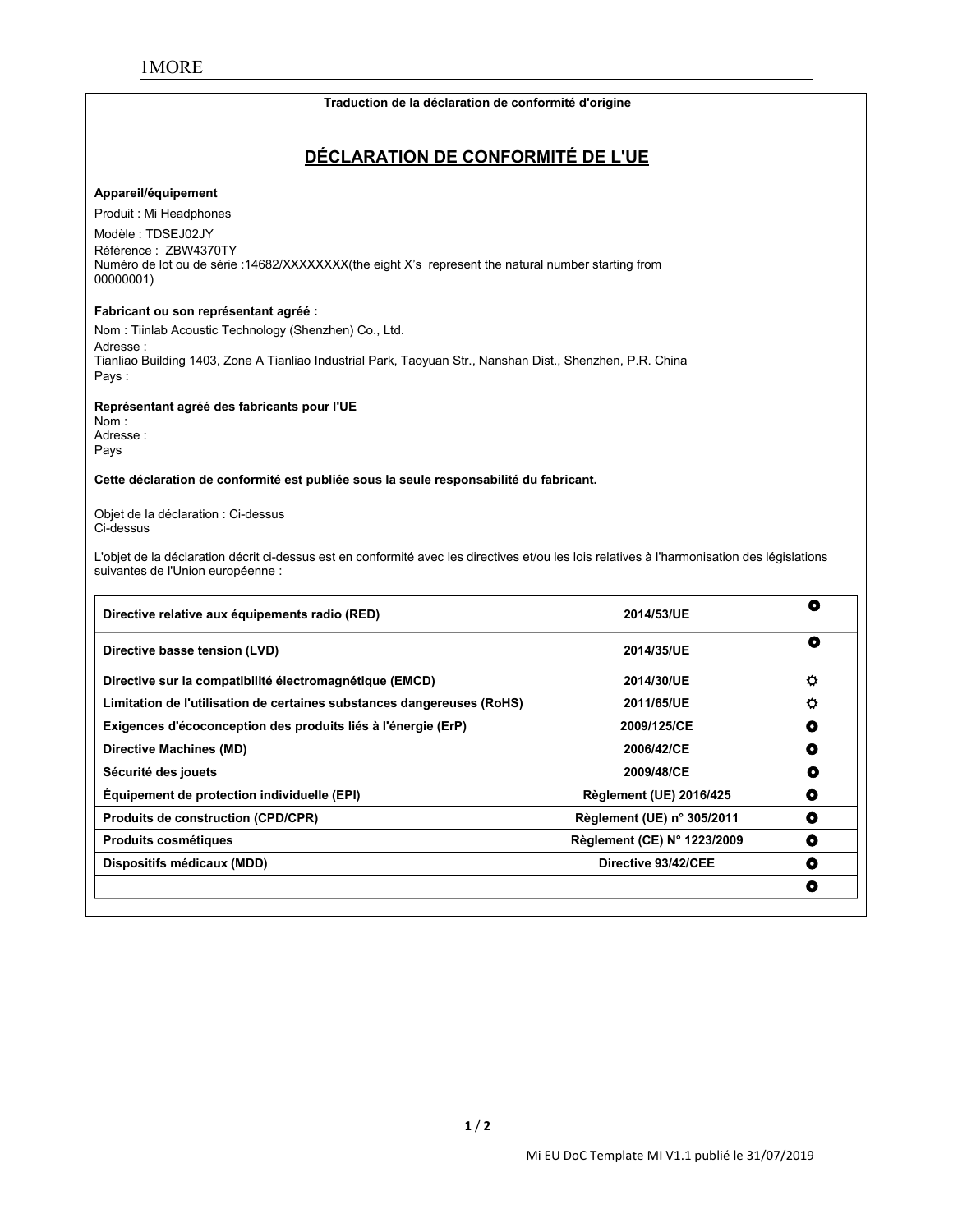Références aux normes harmonisées pertinentes utilisées, y compris la date de la norme, ou références aux autres agréments techniques, y compris la date de l'agrément, par rapport auquel la conformité est déclarée :

| Norme harmonisée                       | N° rapport de test | Laboratoire de test                                                |
|----------------------------------------|--------------------|--------------------------------------------------------------------|
| EN 55032:2015<br>EN 55024:2010+A1:2015 | SZEM170700789401   | SGS-CSTC Standards Technical Services Co., Ltd.<br>Shenzhen Branch |
| <b>IEC62321 SERIES</b>                 | CANEC1715029801    | SGS-CSTC Standards Technical Services Co., Ltd.<br>Shenzhen Branch |
|                                        |                    |                                                                    |
|                                        |                    |                                                                    |
|                                        |                    |                                                                    |
|                                        |                    |                                                                    |
|                                        |                    |                                                                    |

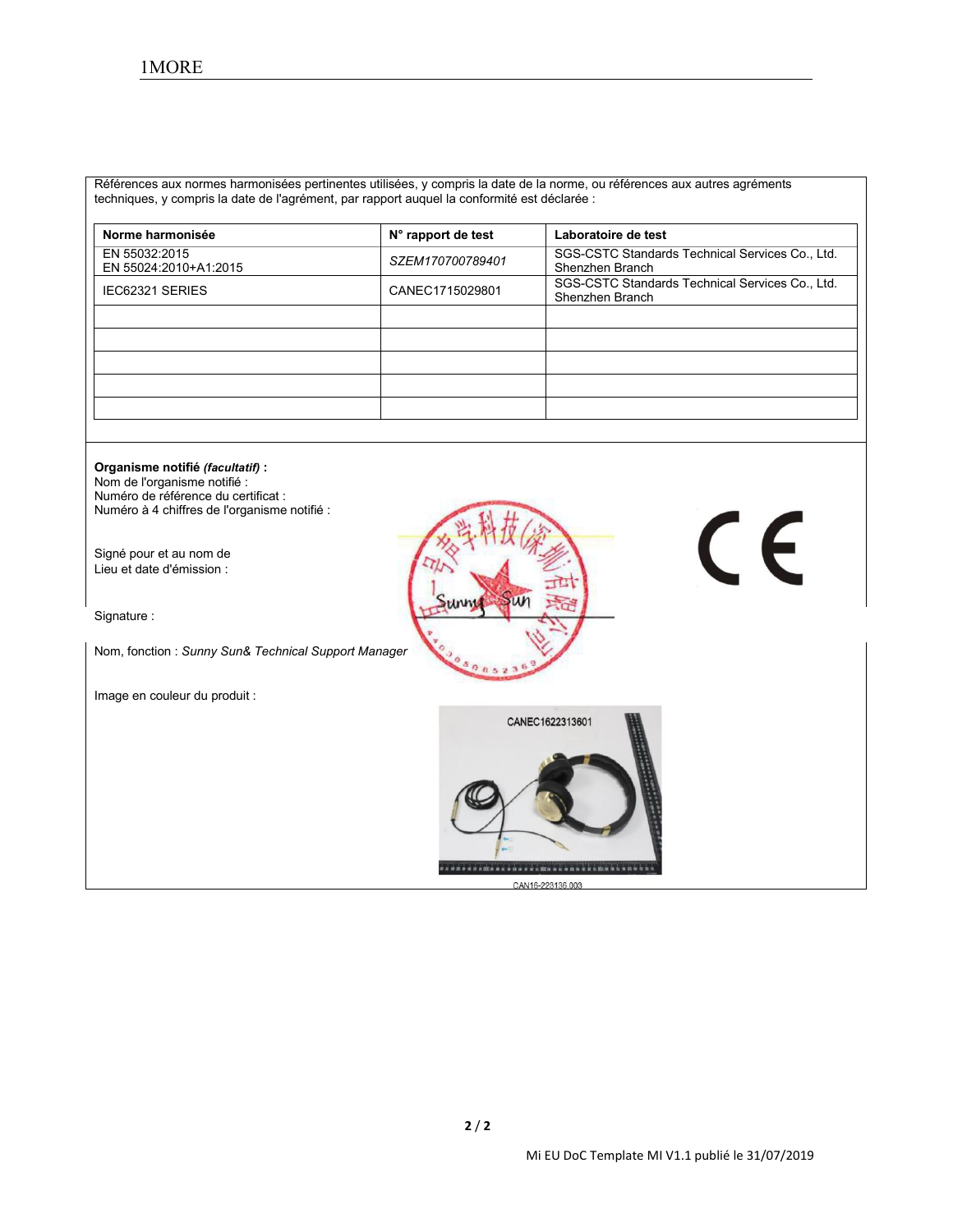#### **Traduzione della Dichiarazione di conformità originale**

# **DICHIARAZIONE DI CONFORMITÀ UE**

#### **Apparecchio/apparecchiatura**

Prodotto: Mi Headphones Modello: TDSEJ02JY N. SKU: ZBW4370TY Numero di serie o batch:14682/XXXXXXXX(the eight X's represent the natural number starting from 00000001)

#### **Produttore o suo rappresentante autorizzato:**

Nome: Tiinlab Acoustic Technology (Shenzhen) Co., Ltd. Indirizzo: Tianliao Building 1403, Zone A Tianliao Industrial Park, Taoyuan Str., Nanshan Dist., Shenzhen, P.R. China Paese:

#### **Rappresentante UE autorizzato del produttore**

Nome: Indirizzo: Paese

**La presente Dichiarazione di conformità è pubblicata sotto lapiena responsabilità del produttore.**

Oggetto della dichiarazione: Indicato in precedenza Indicato in precedenza

L'oggetto della dichiarazione descritto in precedenza è conforme alle seguenti direttive e/o legislazioni dell'Unione in materia di armonizzazione:

| Direttiva RED sulla messa a disposizione sul mercato di apparecchiature<br>radio                    | 2014/53/UE                  | ٥         |
|-----------------------------------------------------------------------------------------------------|-----------------------------|-----------|
| Direttiva Bassa Tensione                                                                            | 2014/35/UE                  | O         |
| Direttiva EMCD sulla compatibilità elettromagnetica                                                 | 2014/30/UE                  | $\circ$   |
| Direttiva sulla restrizione dell'uso di determinate sostanze pericolose                             | 2011/65/UE                  | ¢         |
| Direttiva sulle specifiche per la progettazione ecocompatibile dei prodotti<br>connessi all'energia | 2009/125/CE                 | O         |
| Macchine (MD)                                                                                       | 2006/42/CE                  | O         |
| Sicurezza dei giocattoli                                                                            | 2009/48/CE                  | о         |
| Dispositivi di protezione individuale                                                               | Normativa (UE) 2016/425     | $\bullet$ |
| Prodotti per l'edilizia (CPD/CPR)                                                                   | Normativa (UE) N. 305/2011  | O         |
| Prodotti cosmetici                                                                                  | Normativa (CE) N. 1223/2009 | O         |
| Dispositivi medici (MDD)                                                                            | Direttiva 93/42/CEE         | O         |
|                                                                                                     |                             | O         |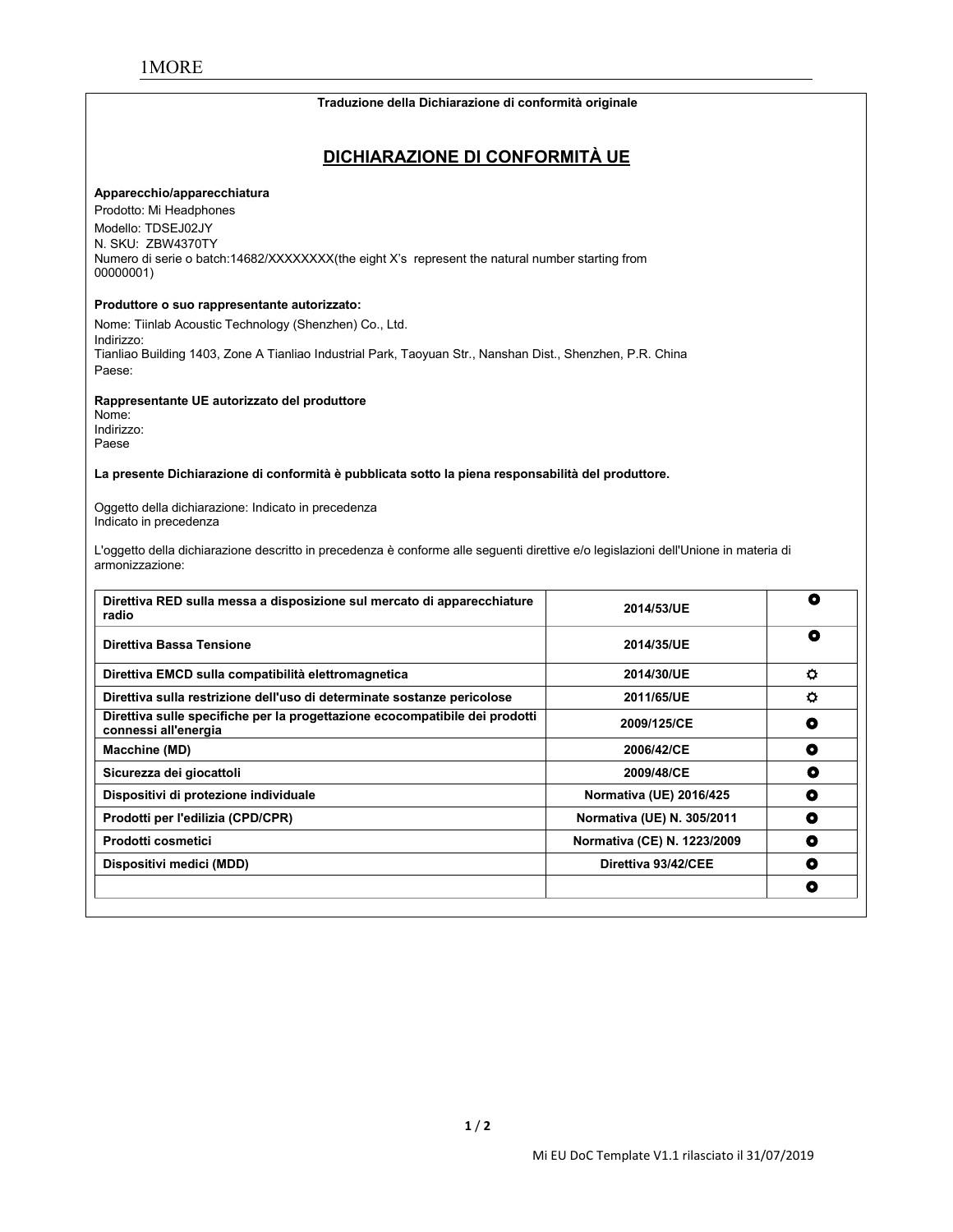Riferimenti agli standard armonizzati rilevanti utilizzati, inclusa la data dello standard, o riferimenti ad altre specifiche tecniche, inclusa la data della specifica, in relazione ai quali viene emessa la dichiarazione di conformità:

| <b>Standard armonizzato</b>            | N. report test   | Test lab                                                           |
|----------------------------------------|------------------|--------------------------------------------------------------------|
| EN 55032:2015<br>EN 55024:2010+A1:2015 | SZEM170700789401 | SGS-CSTC Standards Technical Services Co., Ltd.<br>Shenzhen Branch |
| IEC62321 SERIES                        | CANEC1715029801  | SGS-CSTC Standards Technical Services Co., Ltd.<br>Shenzhen Branch |
|                                        |                  |                                                                    |
|                                        |                  |                                                                    |
|                                        |                  |                                                                    |
|                                        |                  |                                                                    |
|                                        |                  |                                                                    |

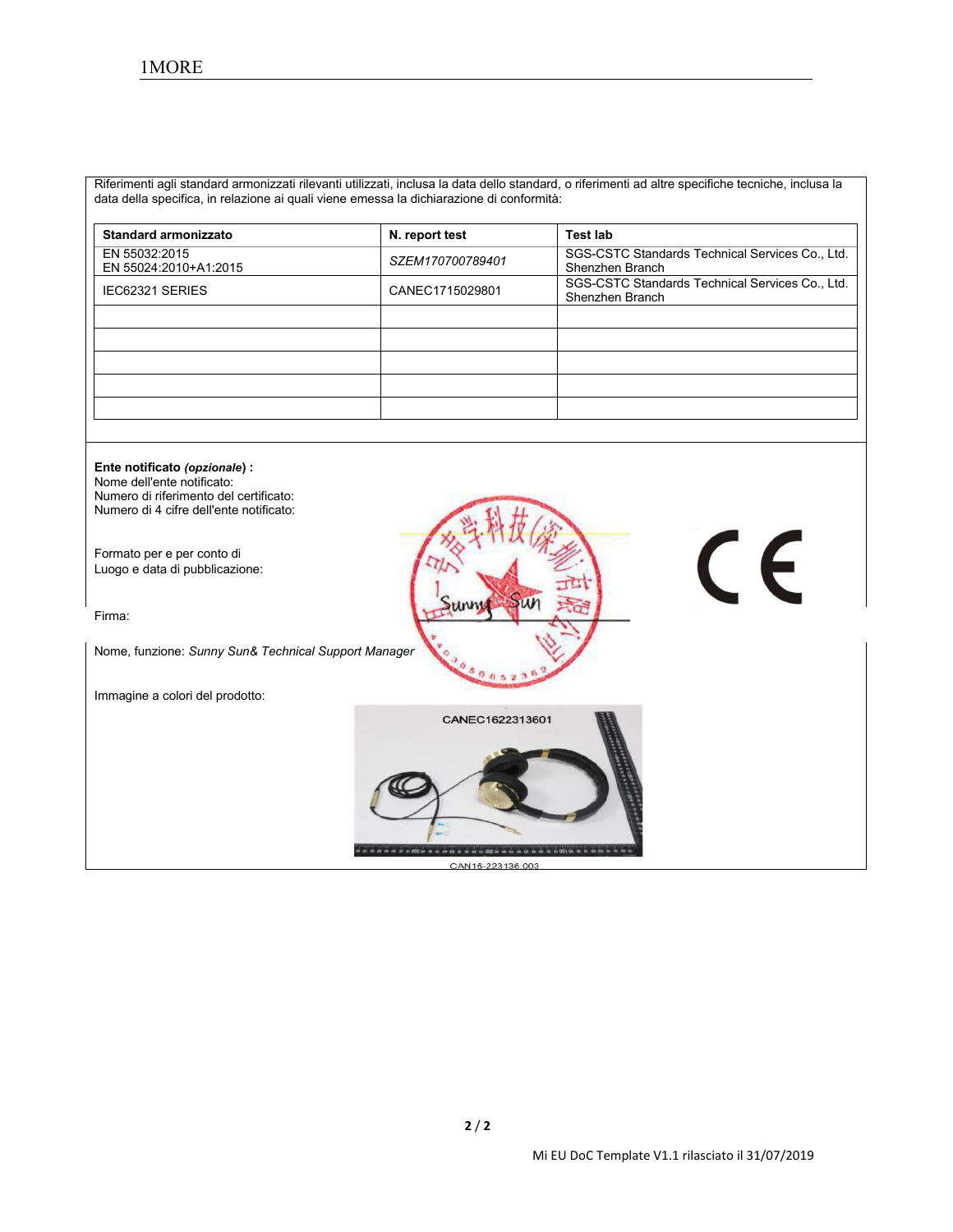# 1MORE

#### **Vertaling van de oorspronkelijke verklaring van conformiteit**

# **EU-VERKLARING VAN CONFORMITEIT**

#### **Apparaat/Uitrusting**

Product: Mi Headphones Model: TDSEJ02JY SKU-nr: ZBW4370TY<br>Batch- of serienummer:14682/XXXXXXXX(the eight X's represent the natural number starting from 00000001)

#### **Fabrikant of geautoriseerde verteger**

Naam: Tiinlab Acoustic Technology (Shenzhen) Co., Ltd. Adres Tianliao Building 1403, Zone A Tianli ao Industrial Park, Taoyuan Str., Nan shan Dist., Shenzhen, P.R. China Land:

**Door de fabrikant geautoriseerde EU-vertegenwoordiger**

Naam: Adres: Land

**Deze verklaring van conformiteit wordt uitgegeven onder de exclusieve verantwoordelijkheid van de fabrikant.**

Object van de verklaring: Hierboven vermeld Hierboven vermeld

Het object van de hierboven beschreven verklaring voldoet aan de volgende door de Unie overeengekomen relevante richtlijnen en/of wetgeving(en):

| Richtlijn radioapparatuur (RED)                                   | 2014/53/EU                     | O         |
|-------------------------------------------------------------------|--------------------------------|-----------|
| Laagspanningsrichtlijn (LVD)                                      | 2014/35/EU                     | $\bullet$ |
| Richtlijn elektromagnetische compatibiliteit (EMCD)               | 2014/30/EU                     | $\bullet$ |
| Beperking van het gebruik van bepaalde gevaarlijke stoffen (RoHS) | 2011/65/EU                     | $\bullet$ |
| Ecologische vereisten voor energiegerelateerde producten (ErP)    | 2009/125/EC                    | O         |
| Machines (MD)                                                     | 2006/42/EC                     | O         |
| Veiligheid van speelgoed                                          | 2009/48/EC                     | $\bullet$ |
| Persoonlijke beschermingsmiddelen (PBM)                           | Verordening (EU) 2016/425      | $\bullet$ |
| <b>Bouwproducten (CPD/CPR)</b>                                    | Verordening (EU) nr. 305/2011  | O         |
| <b>Cosmetische producten</b>                                      | Verordening (EC) nr. 1223/2009 | $\bullet$ |
| Medische apparaten (MDD)                                          | Richtlijn 93/42/EEG            | O         |
|                                                                   |                                | $\bullet$ |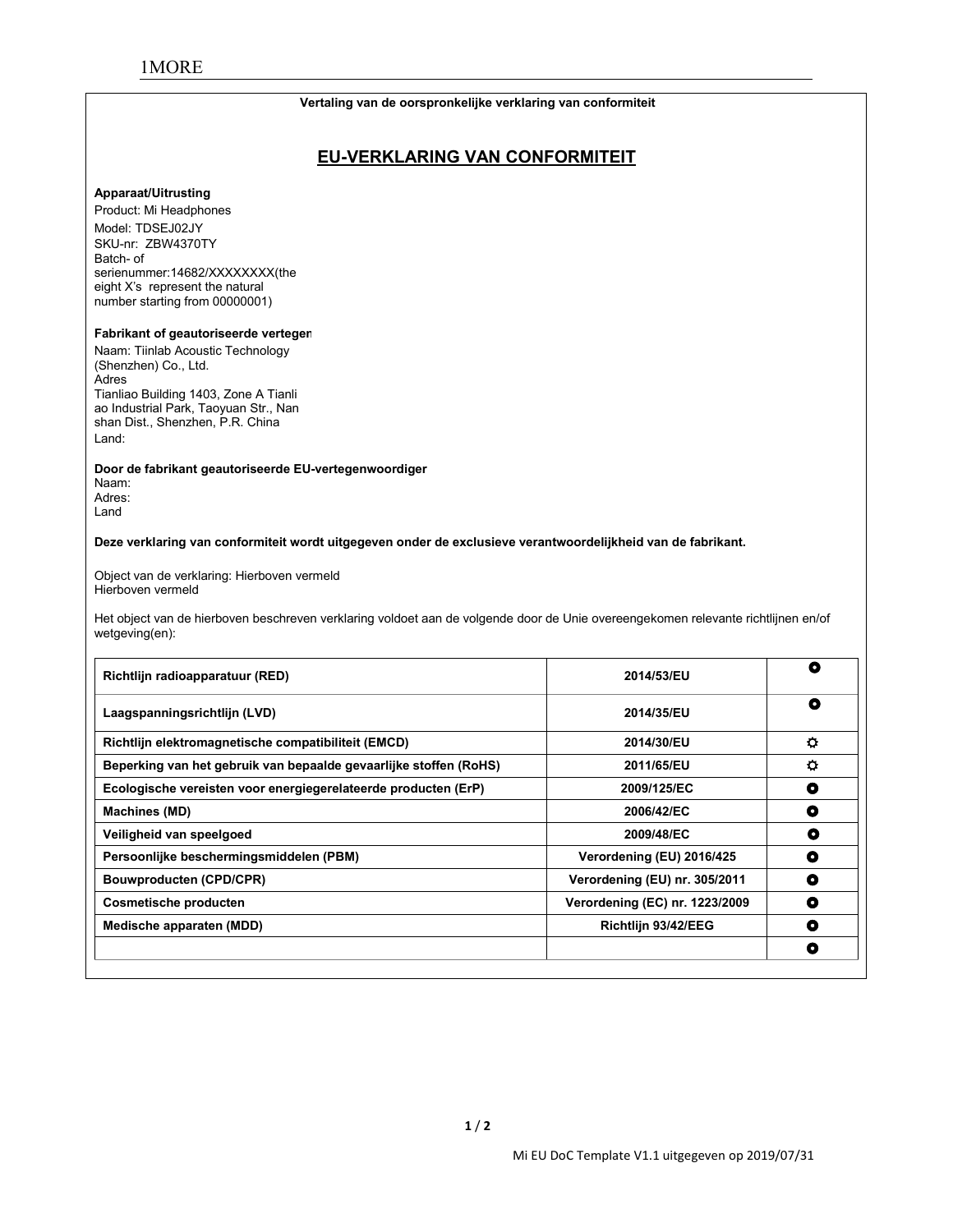Verwijzingen naar de relevante overeengekomen normen die worden gebruikt, inclusief de datum van de norm, ofverwijzingen naar de andere technische specificaties, inclusief de datum van de specificatie, met betrekking tot welke conformiteitwordt verklaard:

| Geharmoniseerde norm                   | Testrapport nr.  | Testlab                                                            |
|----------------------------------------|------------------|--------------------------------------------------------------------|
| EN 55032:2015<br>EN 55024:2010+A1:2015 | SZEM170700789401 | SGS-CSTC Standards Technical Services Co., Ltd.<br>Shenzhen Branch |
| IEC62321 SERIES                        | CANEC1715029801  | SGS-CSTC Standards Technical Services Co., Ltd.<br>Shenzhen Branch |
|                                        |                  |                                                                    |
|                                        |                  |                                                                    |
|                                        |                  |                                                                    |
|                                        |                  |                                                                    |
|                                        |                  |                                                                    |

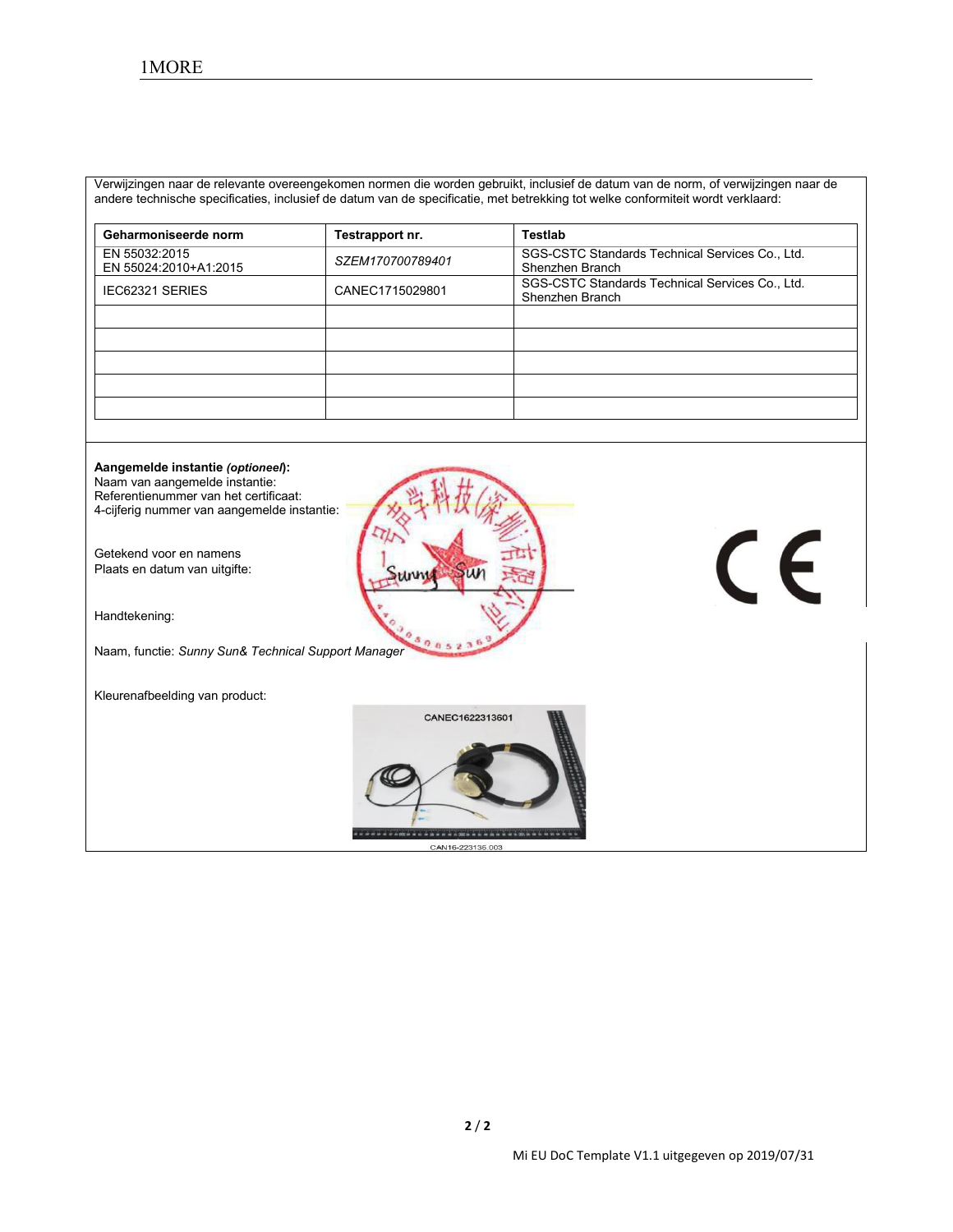#### **Tłumaczenie oryginalnej deklaracji zgodności**

# **DEKLARACJA ZGODNOŚCI UE**

#### **Urządzenia/sprzęt**

Produkt: Mi Headphones Model: TDSEJ02JY Nr SKU: ZBW4370TY Numer partii lub serii:14682/XXXXXXXX(the eight X's represent the natural number starting from 00000001)

#### **Producent lub jego autoryzowany przedstawiciel:**

Nazwa: Tiinlab Acoustic Technology (Shenzhen) Co., Ltd Adres: Tianliao Building 1403, Zone A Tianliao Industrial Park, Taoyuan Str., Nanshan Dist., Shenzhen, P.R. China Kraj:

Paese:

Obiekt deklaracji: Wymieniony powyżej Wymieniony powyżej

Opisany powyżej przedmiot deklaracji jest zgodny z następującymi przepisami prawa i/lub dyrektywami harmonizacji Unii:

| Dyrektywa radiowa (RED)                                                                              | 2014/53/UE                          | O |
|------------------------------------------------------------------------------------------------------|-------------------------------------|---|
| Dyrektywa ws. sprzętu elektrycznego przewidzianego do stosowania w<br>określonych granicach napięcia | 2014/35/UE                          | ۰ |
| Dyrektywa kompatybilności elektromagnetycznej (EMCD)                                                 | 2014/30/UE                          | ♦ |
| <b>Dyrektywa RoHS</b>                                                                                | 2011/65/UE                          | ♦ |
| Dyrektywa ErP                                                                                        | 2009/125/WE                         | O |
| Dyrektywa maszynowa (MD)                                                                             | 2006/42/WE                          | ٥ |
| Dyrektywa zabawkowa                                                                                  | 2009/48/WE                          | ٥ |
| Środki ochrony osobistej (PPE)                                                                       | Rozporządzenie (UE) 2016/425        | o |
| Produkty budowlane (CPD/CPR)                                                                         | Rozporządzenie (UE) nr 305/2011     | ۰ |
| <b>Produkty kosmetyczne</b>                                                                          | Rozporządzenie (WE) nr<br>1223/2009 | ٥ |
| Urządzenia medyczne (MDD)                                                                            | Dyrektywa 93/42/EWG                 | O |
|                                                                                                      |                                     | O |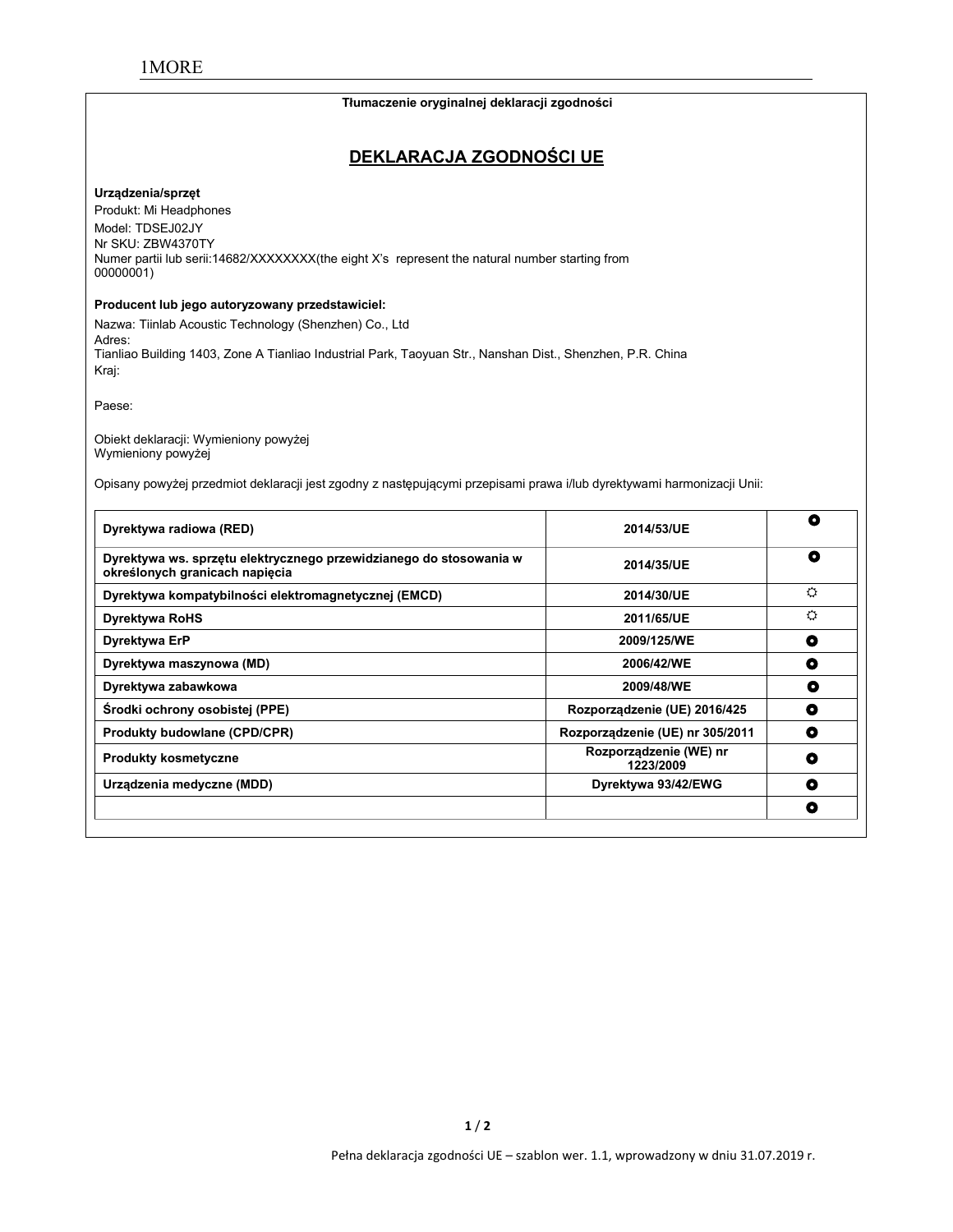Odniesienia do odpowiednich zharmonizowanych norm, w tym data normy lub odniesienia do innych specyfikacji technicznych, w tym data specyfikacji, w odniesieniu do których deklarowana jest zgodność:

| Norma zharmonizowana                   | Nr raportu z testu | Laboratorium badawcze                                              |
|----------------------------------------|--------------------|--------------------------------------------------------------------|
| EN 55032:2015<br>EN 55024:2010+A1:2015 | SZEM170700789401   | SGS-CSTC Standards Technical Services Co., Ltd.<br>Shenzhen Branch |
| <b>IEC62321 SERIES</b>                 | CANEC1715029801    | SGS-CSTC Standards Technical Services Co., Ltd.<br>Shenzhen Branch |
|                                        |                    |                                                                    |
|                                        |                    |                                                                    |
|                                        |                    |                                                                    |
|                                        |                    |                                                                    |
|                                        |                    |                                                                    |

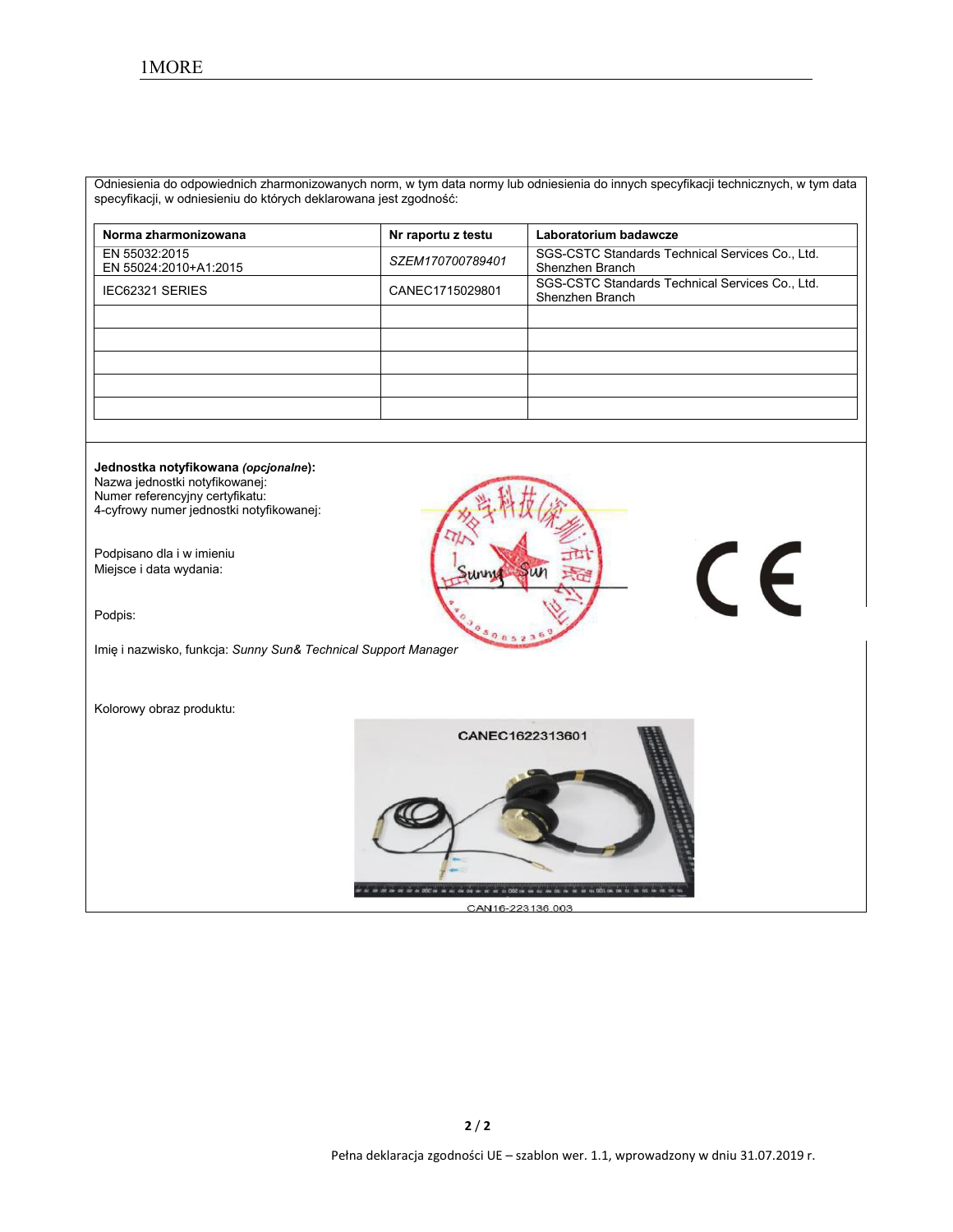#### **Tradução da Declaração de Conformidade original**

# **DECLARAÇÃO DE CONFORMIDADE DA UE**

#### **Aparelho/equipamento**

Produto: Mi Headphones Modelo: TDSEJ02JY N.º SKU: ZBW4370TY Número de lote ou série:14682/XXXXXXXX(the eight X's represent the natural number starting from 00000001

#### **Fabricante ou o respetivo representante autorizado:**

Nome: Tiinlab Acoustic Technology (Shenzhen) Co., Ltd. Endereço:Tianliao Building 1403, Zone A Tianliao In dustrial Park, Taoyuan Str., Nanshan Dist., Shenzhe n, P.R. China

País:

**Representante autorizado do fabricante na UE**

Nome: Endereço: País:

**Esta declaração de conformidade é emitida sob a exclusiva responsabilidade do fabricante.**

Objeto da declaração: Indicado acima Indicado acima

O objeto da declaração acima indicado está em conformidade com as seguintes diretivas de harmonização e/ou legislação(ões) relevante(s) da União Europeia:

| Diretiva de Equipamentos de Rádio (RED)                                                       | 2014/53/UE                     | O |
|-----------------------------------------------------------------------------------------------|--------------------------------|---|
| Diretiva de Baixa Tensão (LVD)                                                                | 2014/35/UE                     | ۰ |
| Diretiva de Compatibilidade Eletromagnética (EMCD)                                            | 2014/30/UE                     | O |
| Restrição do uso de determinadas substâncias perigosas (RoHS)                                 | 2011/65/UE                     | ♦ |
| Requisitos de conceção ecológica para produtos relacionados com o<br>consumo de energia (ErP) | 2009/125/CE                    | O |
| <b>Maquinaria (MD)</b>                                                                        | 2006/42/CE                     | O |
| Segurança de brinquedos                                                                       | 2009/48/CE                     | о |
| Equipamento de proteção individual (PPE)                                                      | Regulamento (UE) 2016/425      | о |
| Produtos de construção (CPD/CPR)                                                              | Regulamento (UE) n.º 305/2011  | O |
| Produtos cosméticos                                                                           | Regulamento (CE) n.º 1223/2009 | ۰ |
| Dispositivos médicos (MDD)                                                                    | Diretiva 93/42/CEE             | O |
|                                                                                               |                                | O |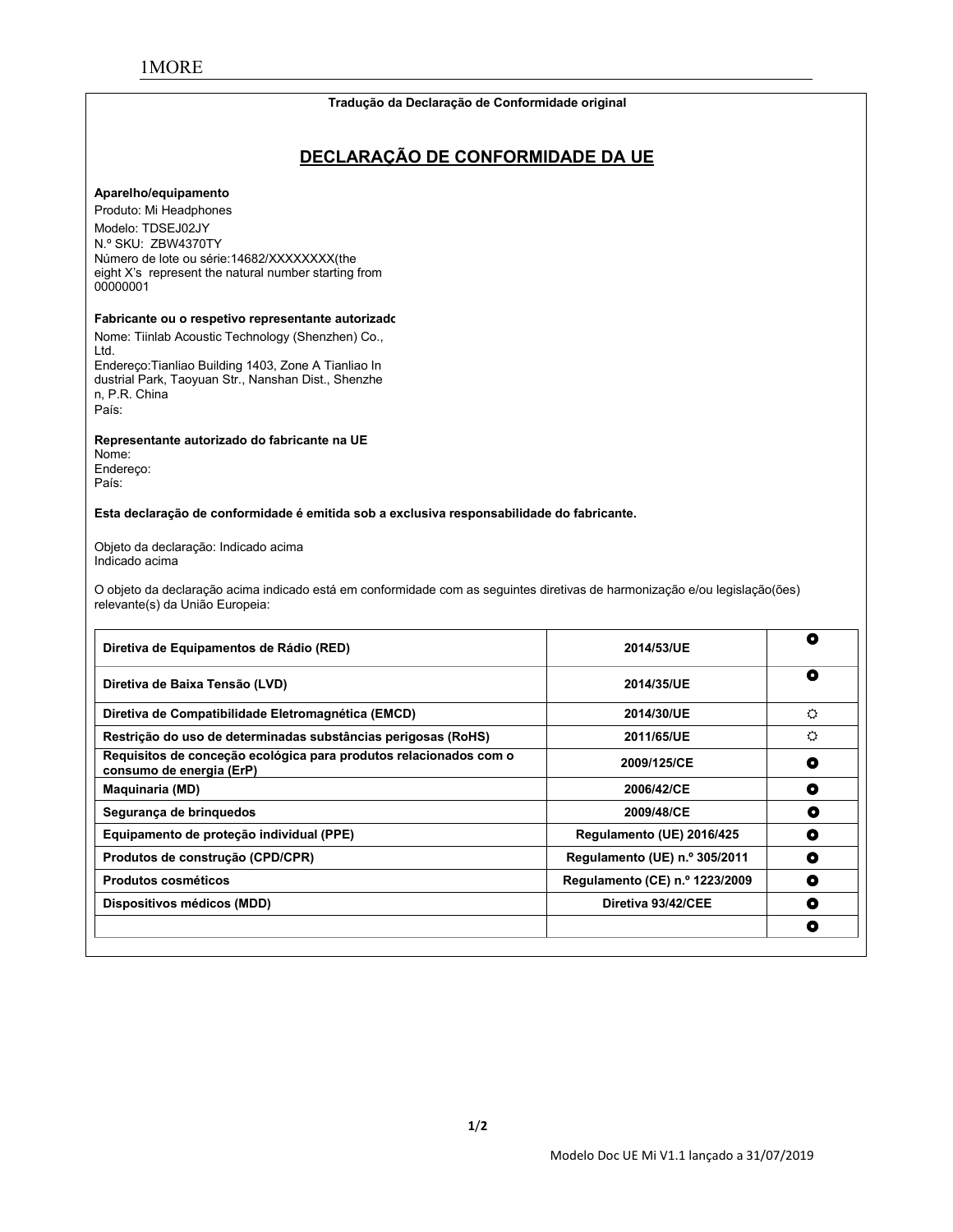Referências às normas harmonizadas relevantes utilizadas, incluindo a data da norma, ou referências a outras especificações técnicas, incluindo a data da especificação, em relação às quais é declarada a conformidade:

| Norma harmonizada                      | N.º do relatório de<br>ensaio | Laboratório de ensaios                                             |
|----------------------------------------|-------------------------------|--------------------------------------------------------------------|
| EN 55032:2015<br>EN 55024:2010+A1:2015 | SZEM170700789401              | SGS-CSTC Standards Technical Services Co., Ltd.<br>Shenzhen Branch |
| <b>IEC62321 SERIES</b>                 | CANEC1715029801               | SGS-CSTC Standards Technical Services Co., Ltd.<br>Shenzhen Branch |
|                                        |                               |                                                                    |
|                                        |                               |                                                                    |
|                                        |                               |                                                                    |
|                                        |                               |                                                                    |

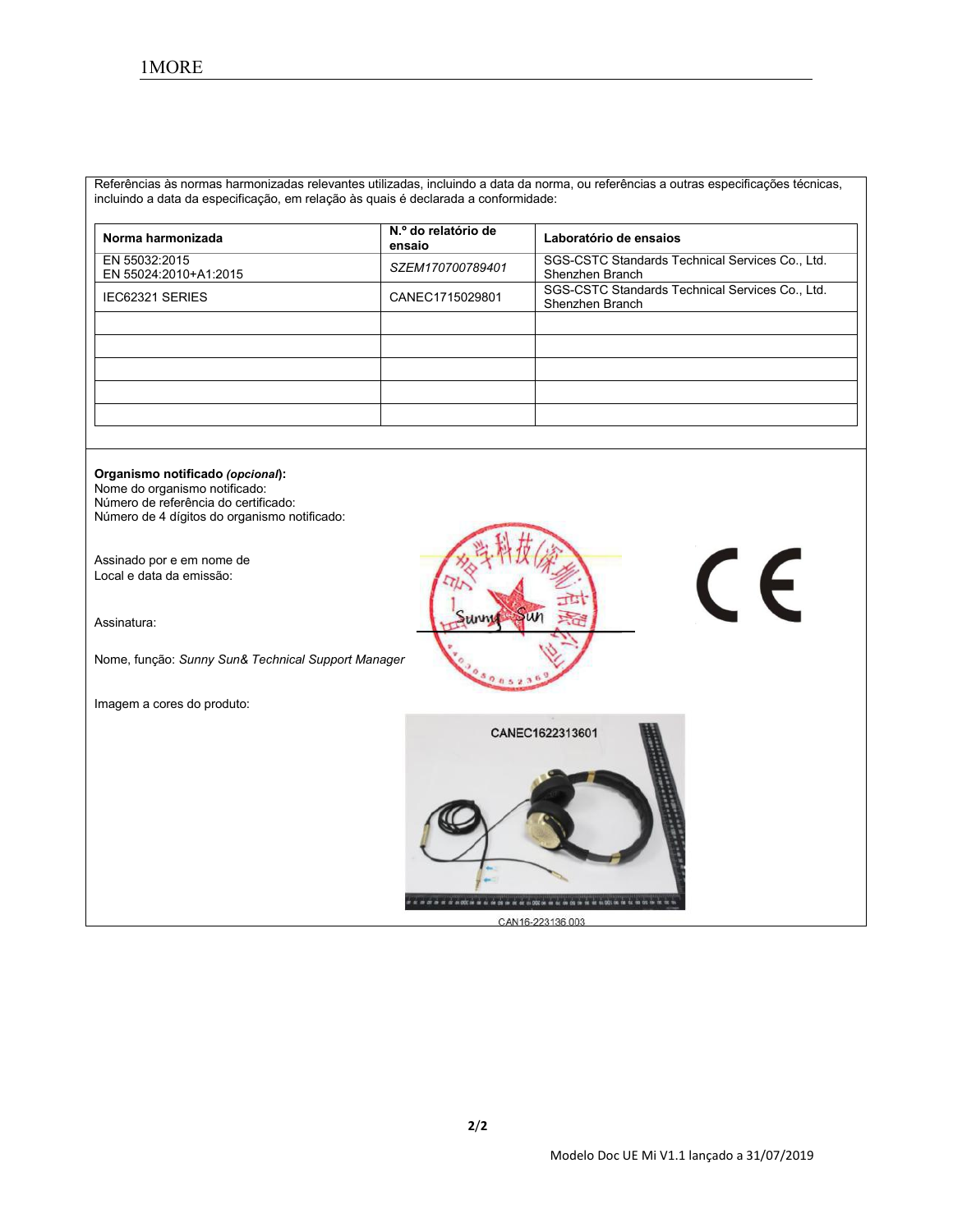#### **Traducerea declaraţiei de conformitate originale**

# **DECLARAŢIA DE CONFORMITATE UE**

#### **Aparat/Echipament**

Produs: Mi Headphones Model: TDSEJ02JY Nr. SKU: ZBW4370TY Lot sau număr serie:14682/XXXXXXX(the eight X's represent the natural number starting from 00000001)

### **Producătorul sau reprezentantul autorizat al acestuia:**

Numele: Tiinlab Acoustic Technology (Shenzhen) Co., Ltd. Adresa: Tianliao Building 1403, Zone A Tianliao Industrial Park, Taoyuan Str., Nanshan Dist., Shenzhen, P.R. China Ţara:

**Reprezentantul UE autorizat al producătorilor**

Numele: Adresa: Ţara

**Această declaraţie de conformitate a fost emisă de producător în calitate de unic responsabil.**

Obiectul declaraţiei: Enumerat mai sus Enumerat mai sus

Obiectul declaraţiei descrise mai sus este în conformitate cu următoarele directive şi legi relevante privind armonizarea, ale Uniunii:

| Directiva privind echipamentele radio (RED)                         | 2014/53/UE                      | ٥ |
|---------------------------------------------------------------------|---------------------------------|---|
| Directiva privind joasa tensiune (LVD)                              | 2014/35/UE                      | ٥ |
| Directiva privind compatibilitatea electromagnetică (EMCD)          | 2014/30/UE                      | ٥ |
| Restrictiile de utilizare a anumitor substante periculoase (RoHS)   | 2011/65/UE                      | ٥ |
| Cerințele Ecodesign privind produsele consumatoare de energie (ErP) | 2009/125/CE                     | O |
| Utilajele (MD)                                                      | 2006/42/CE                      | O |
| Siguranța jucăriilor                                                | 2009/48/CE                      | O |
| Echipamentul de protecție personală (PPE)                           | Regulamentul (UE) 2016/425      | O |
| Produsele destinate constructiilor (CPD/CPR)                        | Regulamentul (UE) Nr. 305/2011  | O |
| <b>Produse cosmetice</b>                                            | Regulamentul (CE) Nr. 1223/2009 | О |
| Dispozitive medicale(MDD)                                           | Directiva 93/42/CEE             | ٥ |
|                                                                     |                                 | O |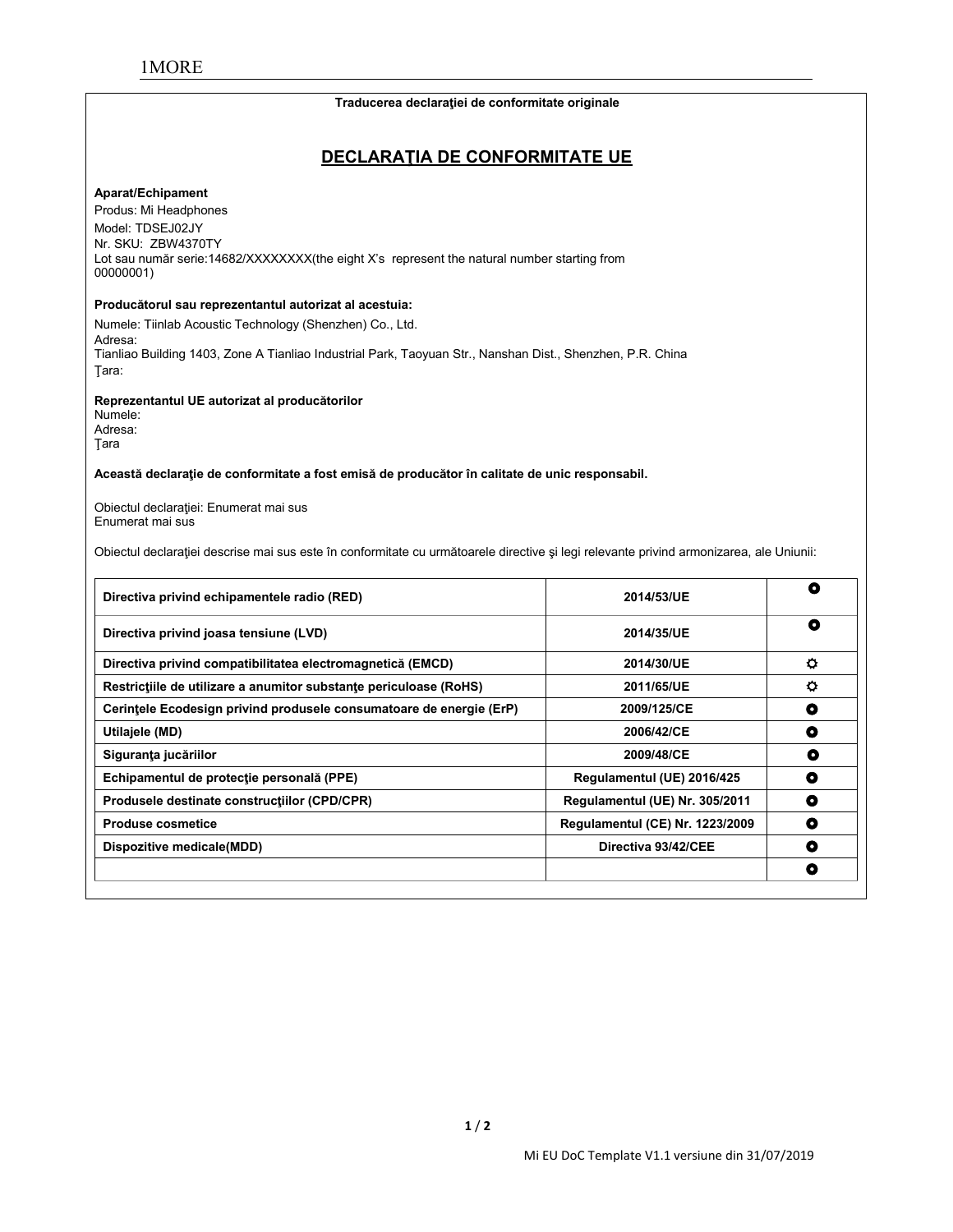Referinţele la standardele armonizate relevante utilizate, inclusiv data standardului sau referinţele la alte specificaţii tehnice, inclusiv data specificaţiilor, în raport cu care este declarată conformitatea:

| <b>Standard armonizat</b>              | Raport test nr.  | <b>Laborator test</b>                                              |
|----------------------------------------|------------------|--------------------------------------------------------------------|
| EN 55032:2015<br>EN 55024:2010+A1:2015 | SZEM170700789401 | SGS-CSTC Standards Technical Services Co., Ltd.<br>Shenzhen Branch |
| <b>IEC62321 SERIES</b>                 | CANEC1715029801  | SGS-CSTC Standards Technical Services Co., Ltd.<br>Shenzhen Branch |
|                                        |                  |                                                                    |
|                                        |                  |                                                                    |
|                                        |                  |                                                                    |
|                                        |                  |                                                                    |
|                                        |                  |                                                                    |

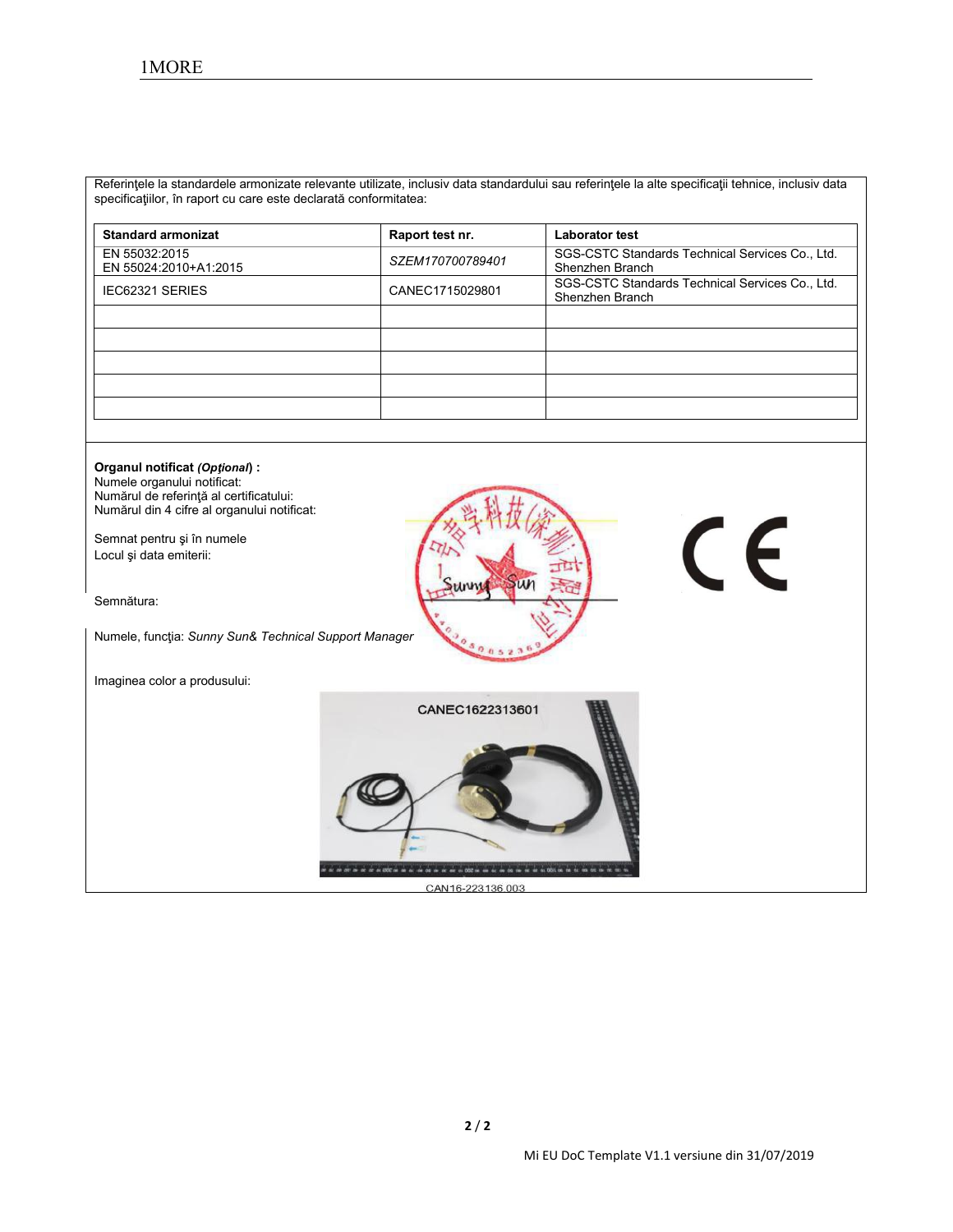#### **Перевод оригинальной Декларации о соответствии**

# **ДЕКЛАРАЦИЯ ЕС О СООТВЕТСТВИИ**

#### **Аппаратура/оборудование**

Изделие: Mi Headphones Модель: TDSEJ02JY Артикул: ZBW4370TY Номер партии или серийный номер:14682/XXXXXXXX(the eight X's represent the natural number starting from 00000001

#### **Производитель или его уполномоченный представитель:**

Название: Tiinlab Acoustic Technology (Shenzhen) Co., Ltd. Адрес: Tianliao Building 1403, Zone A Tianliao Industrial Park, Taoyuan Str., Nanshan Dist., Shenzhen, P.R. China Страна:

#### **Официальный представитель производителя в ЕС**

Название: Адрес: Страна

**Ответственность за выпуск настоящей Декларации о соответствии полностью возлагается на производителя.**

Предмет декларации: Перечислено выше Перечислено выше

Предмет декларации, описанный выше, соответствует следующим Директивам по гармонизации ЕС и/или нормативно-правовым актам:

| Директива на радиооборудование (RED)                       | 2014/53/EC               | 0 |
|------------------------------------------------------------|--------------------------|---|
| Директива на низковольтное оборудование (LVD)              | 2014/35/EC               | O |
| Директива на электромагнитную совместимость (EMCD)         | 2014/30/EC               | ٥ |
| Ограничение использования некоторых опасных веществ (RoHS) | 2011/65/EC               | ٥ |
| Требования к экодизайну энергосвязанных изделий (ErP)      | 2009/125/EC              | O |
| Безопасность машин и оборудования (MD)                     | 2006/42/EC               | O |
| Безопасность игрушек                                       | 2009/48/EC               | O |
| Средства индивидуальной защиты (СИЗ)                       | Стандарт (ЕС) 2016/425   | ۰ |
| Строительная продукция (CPD/CPR)                           | Стандарт (ЕС) №305/2011  | O |
| Косметические изделия                                      | Стандарт (ЕК) №1223/2009 | ۰ |
| Медицинские устройства (MDD)                               | Директива 93/42/ЕЭС      | ٥ |
|                                                            |                          | O |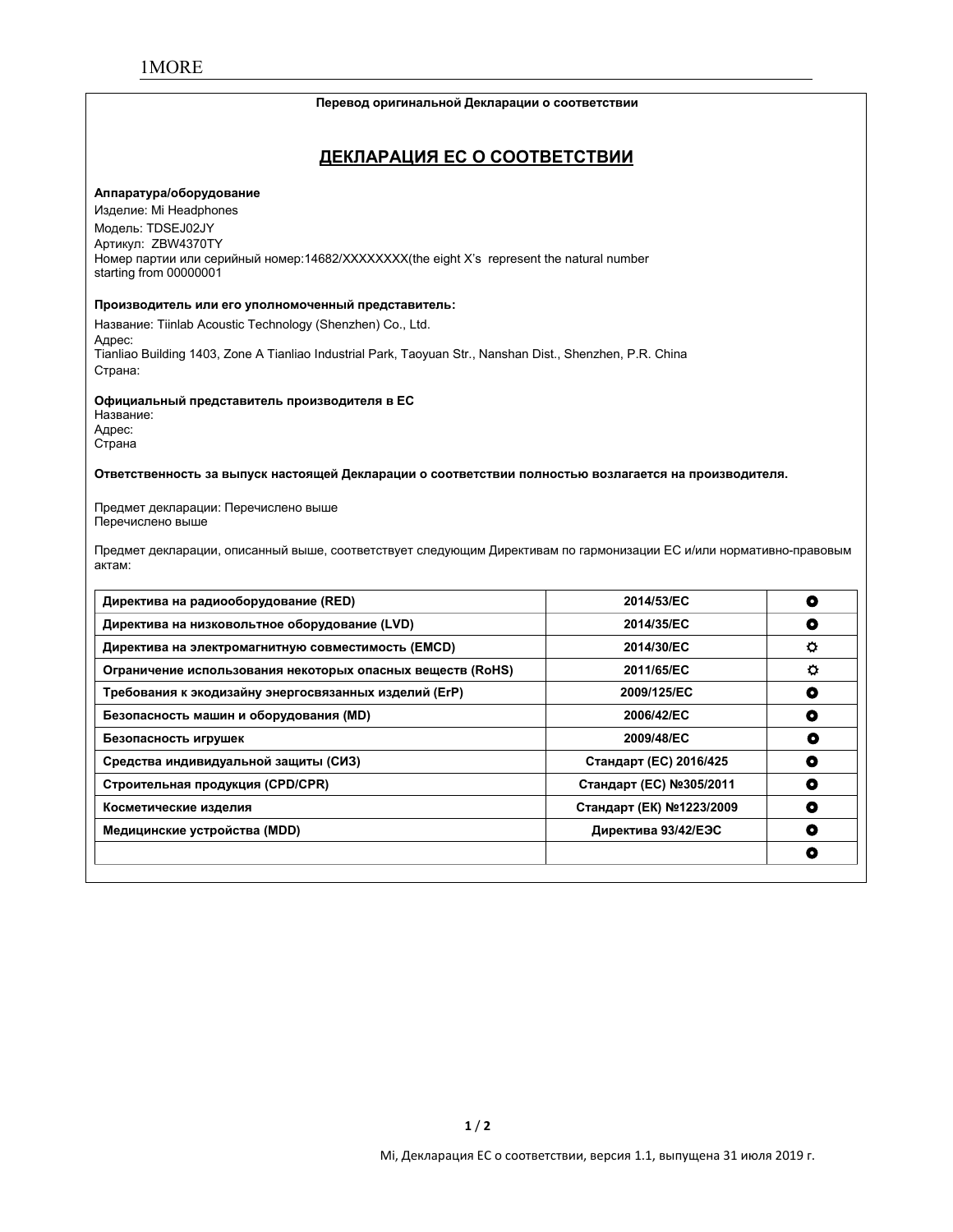Ссылки на применимые стандарты гармонизации (включая дату принятия) и иные спецификации (включая дату создания), соответствие которым утверждается:

| Стандарт гармонизации                  | № отчета об испытании | Испытательная лаборатория                                                 |
|----------------------------------------|-----------------------|---------------------------------------------------------------------------|
| EN 55032:2015<br>EN 55024:2010+A1:2015 | SZEM170700789401      | <b>SGS-CSTC Standards Technical Services</b><br>Co., Ltd. Shenzhen Branch |
| <b>IEC62321 SERIES</b>                 | CANEC1715029801       | <b>SGS-CSTC Standards Technical Services</b><br>Co., Ltd. Shenzhen Branch |
|                                        |                       |                                                                           |
|                                        |                       |                                                                           |
|                                        |                       |                                                                           |
|                                        |                       |                                                                           |
|                                        |                       |                                                                           |

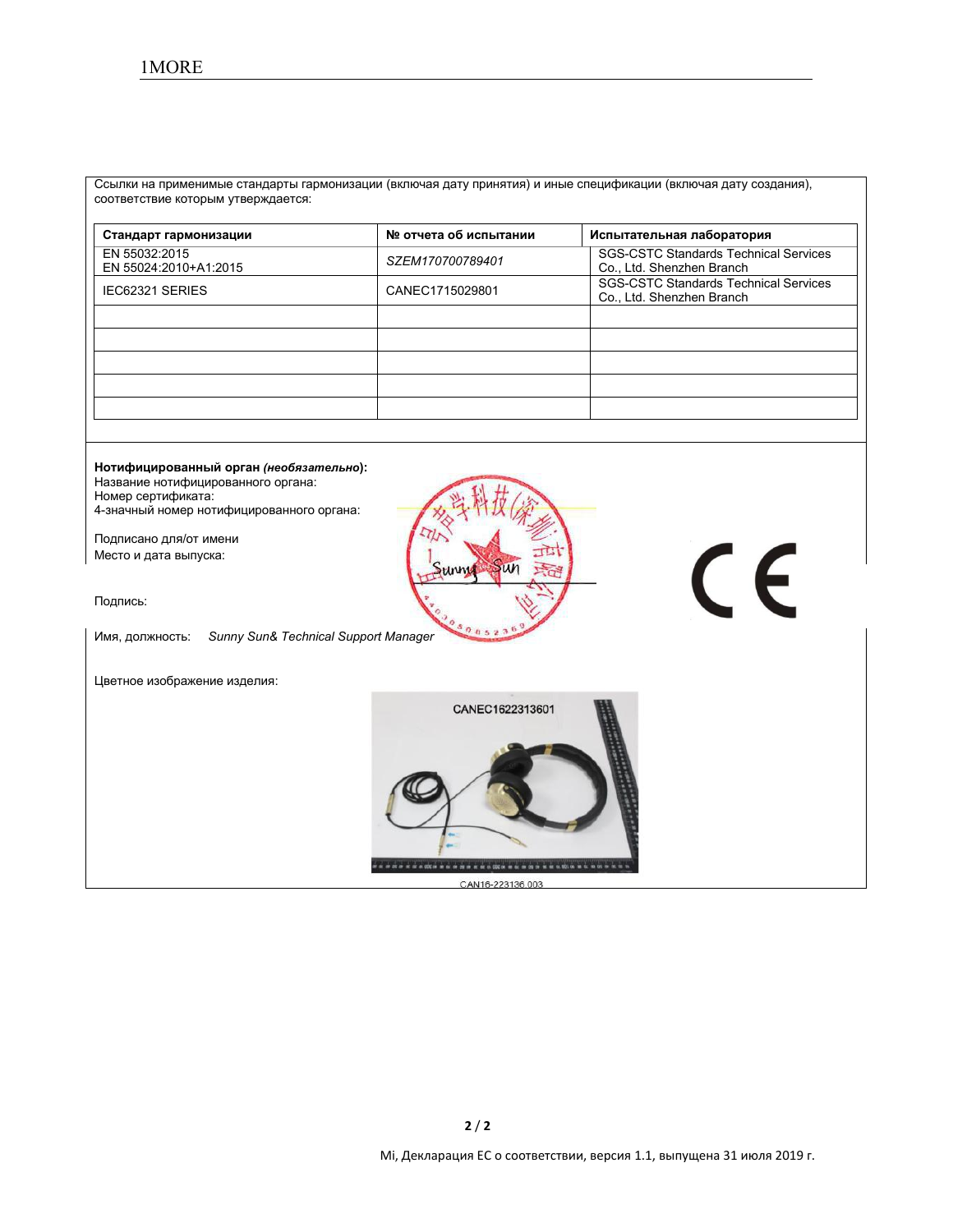#### **Orijinal Uygunluk Beyanının çevirisi**

# **AB UYGUNLUK BEYANI**

#### **Cihaz/Ekipman**

Ürün: Mi Headphones Model: TDSEJ02JY SKU No.: ZBW4370TY Parti veya Seri Numarası:14682/XXXXXXX(the eight X's represent the natural number starting from 00000001

#### **Üretici veya üreticinin yetkili temsilcisi:**

Adı: Tiinlab Acoustic Technology (Shenzhen) Co., Ltd. Adres: Tianliao Building 1403, Zone A Tianliao Industrial Park, Taoyuan Str., Nanshan Dist., Shenzhen, P.R. China Ülke:

#### **Üreticinin yetkili AB Temsilcisi**

Adı: Adres: Ülke

#### **Bu uygunluk beyanı, üreticinin yegane sorumluluğu altında yayınlanmıştır.**

Beyan konusu: Yukarıda listelenmiştir Yukarıda listelenmiştir

Yukarıda belirtilen beyanın konusu, aşağıdaki ilgili AB uyumlaştırma direktifleri ve/veya mevzuatları ile uyumludur:

| Radyo Ekipmanı Direktifi (RED)                                | 2014/53/AB                      | O         |
|---------------------------------------------------------------|---------------------------------|-----------|
| Alçak Gerilim Direktifi (LVD)                                 | 2014/35/AB                      | ٥         |
| Elektromanyetik Uyumluluk Direktifi (EMCD)                    | 2014/30/AB                      | $\bullet$ |
| Belirli tehlikeli maddelerin kullanımının kısıtlanması (RoHS) | 2011/65/AB                      | ۰         |
| Enerjiyle ilgili ürünler için Ecodesign Gereklilikleri (ErP)  | 2009/125/AT                     | ٥         |
| <b>Makineler (MD)</b>                                         | 2006/42/AT                      | O         |
| Oyuncak güvenliği                                             | 2009/48/AT                      | ٥         |
| Kişisel koruyucu ekipman (KKE)                                | 2016/425 Sayılı Düzenleme (AB)  | O         |
| İnşaat ürünleri (CPD/CPR)                                     | 305/2011 Sayılı Düzenleme (AB)  | O         |
| Kozmetik ürünler                                              | 1223/2009 Sayılı Düzenleme (AB) | O         |
| Tıbbi cihazlar (MDD)                                          | 93/42/AET Sayılı Direktifi      | O         |
|                                                               |                                 | O         |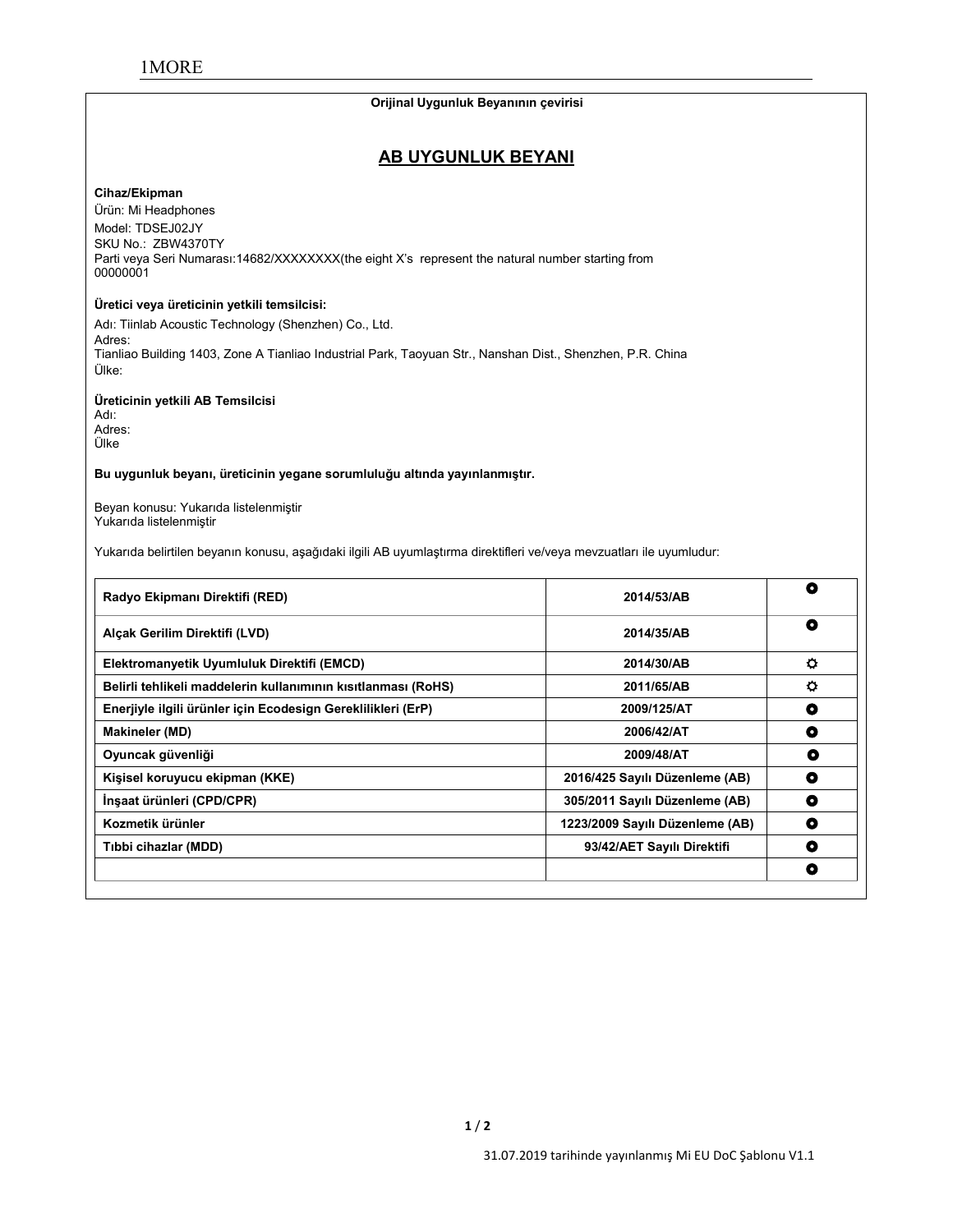Uygunluğun beyan edildiğiilgili uyumlaştırılmış standartlara (standart tarihi dahil olmak üzere) atıflar veya diğer teknik özelliklere (teknik özellik tarihi dahil olmak üzere) atıflar:

| Uyumlaştırılmış Standart               | Test Raporu No.  | Test laboratuvarı                                                         |
|----------------------------------------|------------------|---------------------------------------------------------------------------|
| EN 55032:2015<br>EN 55024:2010+A1:2015 | SZEM170700789401 | <b>SGS-CSTC Standards Technical</b><br>Services Co., Ltd. Shenzhen Branch |
| <b>IEC62321 SERIES</b>                 | CANEC1715029801  | <b>SGS-CSTC Standards Technical</b><br>Services Co., Ltd. Shenzhen Branch |
|                                        |                  |                                                                           |
|                                        |                  |                                                                           |
|                                        |                  |                                                                           |
|                                        |                  |                                                                           |
|                                        |                  |                                                                           |

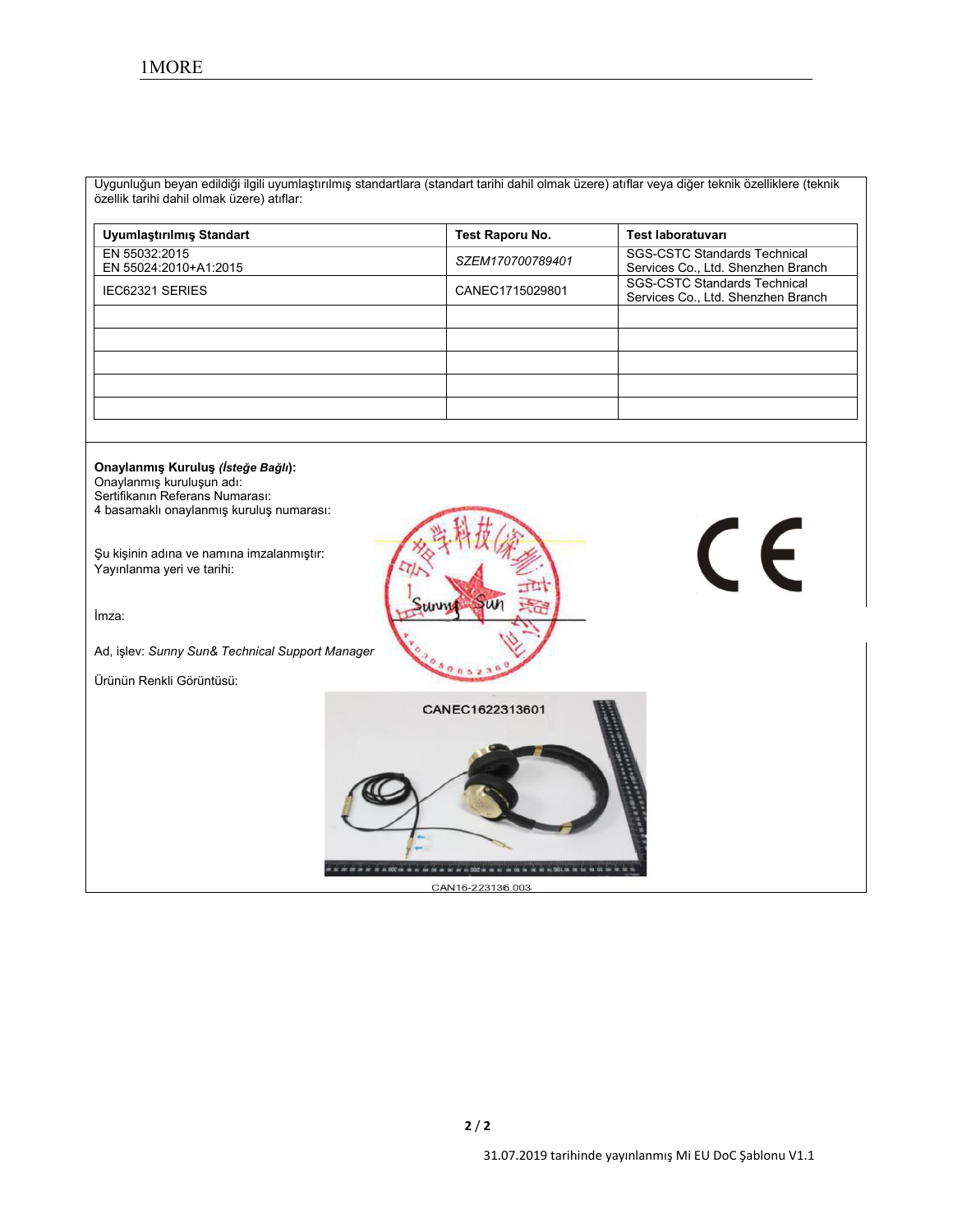#### **Переклад оригінальної декларації про відповідність**

# **ДЕКЛАРАЦІЯ ПРО ВІДПОВІДНІСТЬ ДИРЕКТИВАМ ЄС**

#### **Прилад / обладнання**

Продукт:Mi Headphones Модель: TDSEJ02JY Інвентарний №: ZBW4370TY

Серійний номер або номер партії:14682/XXXXXXXX(the eight X's represent the natural number starting from 00000001)

#### **Виробник або його вповноважений представник:**

Назва: Tiinlab Acoustic Technology (Shenzhen) Co., Ltd Адреса:Tianliao Building 1403, Zone A Tianliao Industrial Park, Taoyuan Str., Nanshan Dist., Shenzhen, P.R. China Країна:

#### **Уповноважений представник виробника в країнах ЄС**

Назва: Адреса: Країна:

#### **Цю декларацію про відповідність випущено під виключну відповідальність виробника.**

Предмет декларації: Зазначено вище Зазначено вище

Описаний вище предмет декларації виконує вимоги зазначених нижче відповідних директив, націлених на гармонізацію стандартів Союзу, та / або законів:

| Директива про радіообладнання (Radio Equipment Directive, RED)                                                             | 2014/53/EU                    | О         |
|----------------------------------------------------------------------------------------------------------------------------|-------------------------------|-----------|
| Директива про низьковольтне обладнання (Low Voltage Directive,<br>LVD)                                                     | 2014/35/EU                    | ۰         |
| Директива про електромагнітну сумісність (Electromagnetic<br><b>Compatibility Directive, EMCD)</b>                         | 2014/30/EU                    | ♦         |
| Директива про обмеження вмісту небезпечних речовин (Restriction of<br>the use of certain hazardous substances, RoHS)       | 2011/65/EU                    | O         |
| Вимоги до екологічного проектування енергоспоживчої продукції<br>(Ecodesign Requirements for energy-related products, ErP) | 2009/125/EC                   | O         |
| Директива про машинне обладнання (Machinery Directive, MD)                                                                 | 2006/42/EC                    | ٥         |
| Директива про безпеку іграшок                                                                                              | 2009/48/EC                    | ٥         |
| Директива про засоби індивідуального захисту (Personal protective<br>equipment, PPE)                                       | Регламент ЄС (EU) 2016/425    | $\bullet$ |
| Будівельна продукція (CPD/CPR)                                                                                             | Регламент ЄС (EU) № 305/2011  | O         |
| Косметична продукція                                                                                                       | Регламент ЄС (ЕС) № 1223/2009 | O         |
| Медичні прилади (MDD)                                                                                                      | Директива 93/42/ЕЕС           | O         |
|                                                                                                                            |                               | ۰         |